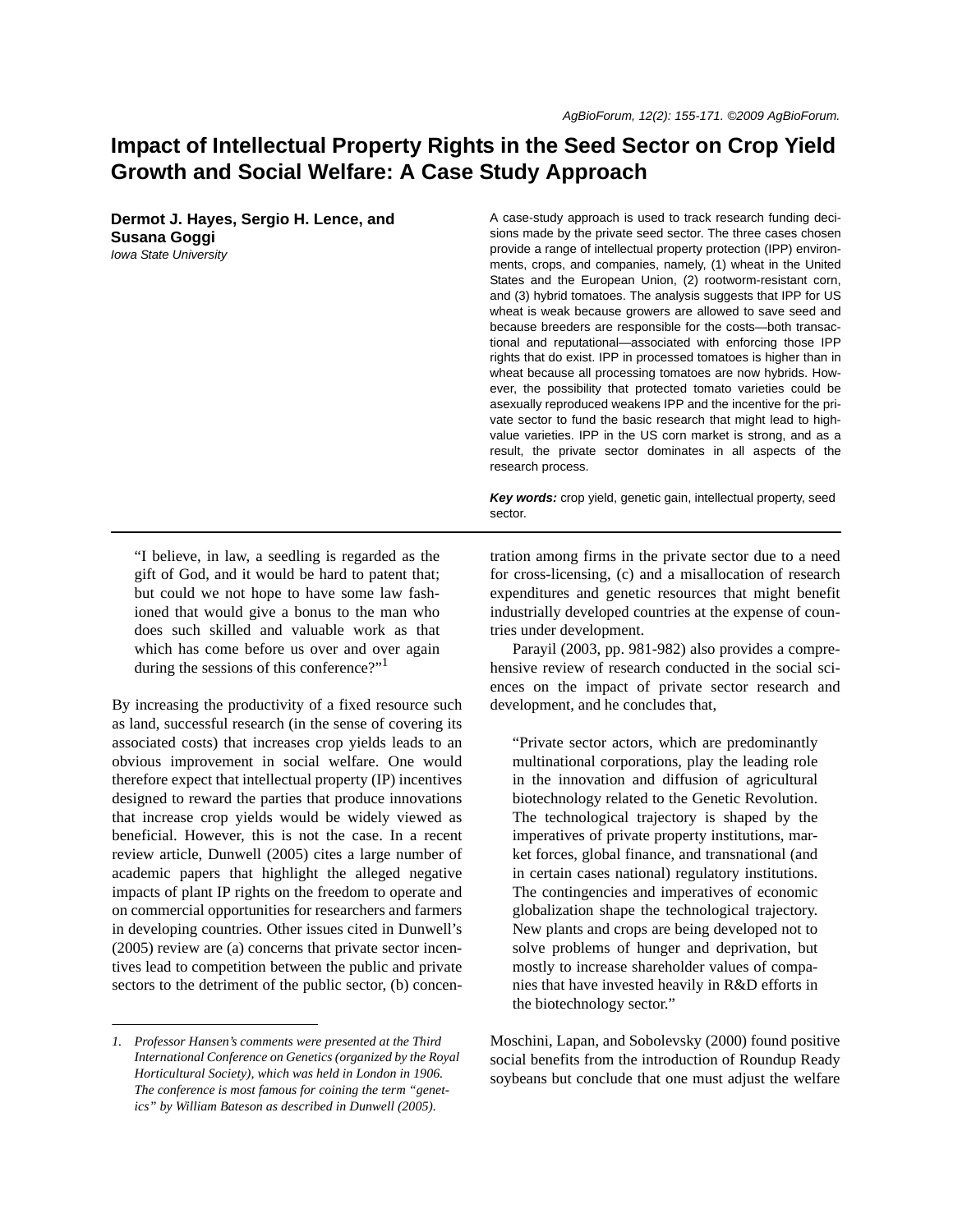

**Figure 1. Yield index for US corn, US soybeans, US wheat, and wheat in the EU-15.** *Note. The EU-15 consists of the following 15 countries: Austria, Belgium, Denmark, Finland, France, Germany, Greece, Ireland, Italy, Luxembourg, Netherlands, Portugal, Spain, Sweden, and the United Kingdom.*

measures down because the company that conducted the research captured a significant portion of this benefit.

Of the academic studies that have attempted to measure the impact of IP rights on crop yields, the one by Babcock and Foster (1991) draws a similar conclusion for tobacco. Carew and Devadoss (2003) find that, in the absence of a time dummy variable, the area seeded to varieties protected by Canada's Plant Breeders' Rights Act of 1990 did have a positive impact on crop yields for canola in Canada. However, the impact of plant breeders' rights is no longer significant when a time trend is included. These studies have typically estimated a crop yield function and then added the share of acres grown to crops developed in response to the IP protections provided to those crops as an explanatory variable.

In summary, most of the seed-sector-specific academic work that has been published in economics or the other social sciences to date has not been glowing in its praise of private sector research and the incentive structures that make this research possible. It is possible that authors believe that the benefits of this research are so obvious that they chose to focus on negative aspects simply to make a point. However, it may then follow that the combined impact of all these negative forces actually serves to obscure the message about benefits.

The purpose of the present article is to use a casestudy approach to track research funding decisions made by the private sector, from the IP environment to the ultimate beneficiaries. We chose the three particular cases so as to provide a range of IP environments, crops, and companies. The first case we examine is the wheat sector in the United States and the European Union (EU). Here the IP environment appeared to be stronger in the EU. The second case involves the introduction of rootworm-resistant corn in the United States. This recently introduced trait was chosen because we expected that the scientists and financial decision makers involved would be available for interview. We were also aware that accurate yield data for corn plants having the rootworm-resistant trait were available. The third case involved the introduction of hybrid tomatoes. The motivation for this case was to determine whether research and development decisions and resulting crop yield impacts on vegetables were similar to those on major field crops such as wheat and corn.

Figure 1 helps explain the motivation of our research and the cases that we chose. Wheat yields in the EU have grown at a much faster rate than in the United States, as have corn yields in the United States relative to US soybean yields. These very large differences in the rates of yield growth have welfare implications.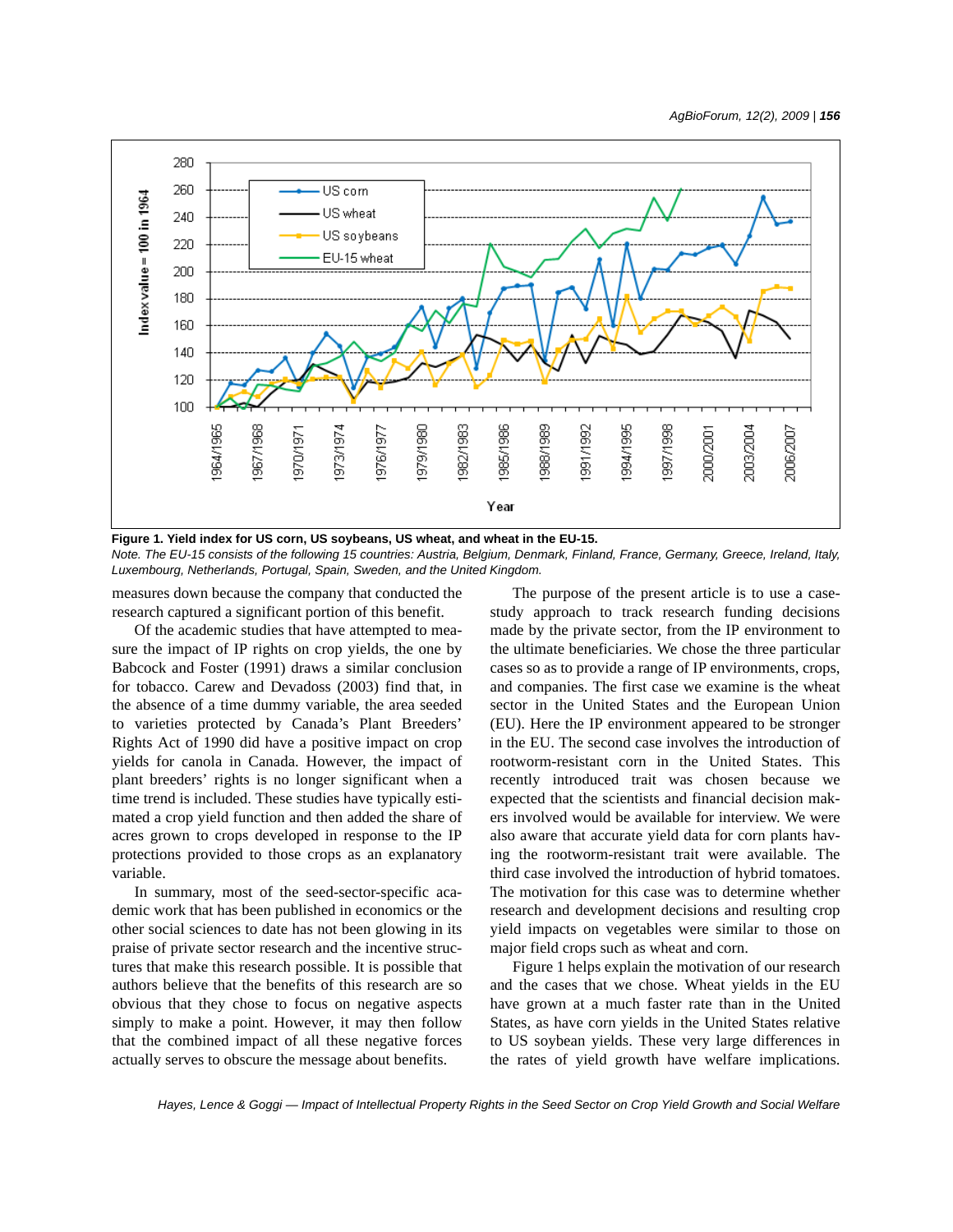To appreciate these welfare impacts, consider what would have happened had all four yields grown at the rate of US wheat yields. Alternatively, consider what US agriculture would look like if US soybean and wheat yields had grown at the same rate as corn yields.

Conceptually, gains in crop yields can be partitioned into (a) gains due to husbandry, fertilizer, pesticides, fungicides, etc.; and (b) genetic gains due to breeding. Thus, there are several possible explanations for the yield growth data shown in Figure 1. For example, it may be true that EU wheat yields have increased because wheat is grown on the best soils and because EU policy has encouraged fertilizer use. US wheat yields may have disappointed because wheat production has been moving to marginal land. There may be something fundamental about soybean biology that makes the production of hybrid seed difficult, thus restricting its yield growth compared to that of corn. However, it is also possible that differences in IP protection and in the degree of private sector research are partially responsible for the differences we observe. In order to untangle these differences, we need to get much closer to the data.

# **Case 1: Wheat Research in the United States and the European Union**

### *Situation in the United States*

The IP rules under which the private sector operated in the US wheat sector are described in Fernandez-Cornejo (2004). Prior to 1970, it was almost impossible for the innovator to realize any benefit from non-hybrid seeds such as wheat.<sup>2</sup> The 1970 Plant Variety Protection Act gave breeders the exclusive right to market a new variety for 18 years. This act resulted from work done by the Breeders' Rights Study Committee of the American Seed Trade Association. The act contained two exemptions that limited its applicability, namely, the research exemption and the farmer's exemption. The former allowed other companies to use protected seeds to develop new varieties, whereas the latter allowed saving and—under certain rules—selling seed grown from a protected variety. The act is enforceable only through the actions of the owners of the protected varieties. In 1994 the act was strengthened to require the farmer to obtain permission from the owner of the protected variety before selling the progeny of the protected seed. This permission requirement was extended slightly in 1995 to require a license.

A 1980 interpretation of the US Patent Act extended protection to genetically modified (GM) plants in the form of utility patents awarded under the Patent Act. These utility patents have been a source of protection for companies introducing GM corn and soybeans, but GM wheat has not been commercially introduced to date. In 1990, US-based Pioneer Hi-Bred International, Inc. (Pioneer Hi-Bred) discontinued the development, production, and sale of hard red winter wheat and donated its wheat germplasm collection to Kansas State University. The justification for this decision was reported as follows: "Pioneer officials cite what they call a weakness in the Plant Variety Protection Act that allows farmers to save seed for their own use in planting their next crop, which they say fails to adequately discourage farmers from also selling seed wheat they have grown to others" (*Omaha World Herald*, 1990). Although the company had not been spending significant resources on wheat research before the announcement (at least in relation to expenditures on corn research) the donated varieties were well received by Kansas State, and they formed the basis of two very successful seed lines from that institution, varieties 2145 and 2137 (Fritz, Martin, & Shroyer, 2002; Paulsen, 2000).

In our discussions with Pioneer Hi-Bred executives as part of this study, it was clear that the lack of interest in investing in new US wheat varieties was related to the lack of premiums available from the marketplace. In addition to the farmer's exemption described above, the executives also indicated that the transaction costs involved in enforcing the existing IP rules were relatively high, particularly given the tradition of saving and selling seed among wheat growers. In addition to the actual legal costs associated with enforcement, the brand name of the company is eroded when the company brings lawsuits against producers who are simply following tradition. One interesting aspect of this discussion is that soybean producers are viewed as being less opposed to paying royalties, in part because they are used to making these payments for corn and used to purchasing new seed each year.

Other wheat seed companies in the United States appear to have arrived at a similar conclusion, and, as a result, almost all of the research and variety releases for wheat are from the public sector (Fernandez-Cornejo, 2004). The report by Fernandez-Cornejo (2004) also

*<sup>2.</sup> Protections were introduced for asexually propagated plants by the Plant Patent Act of 1930 and to patentable improvements in general by the Patent Act of 1952, but neither of these acts contained language that extended IP to seeds.*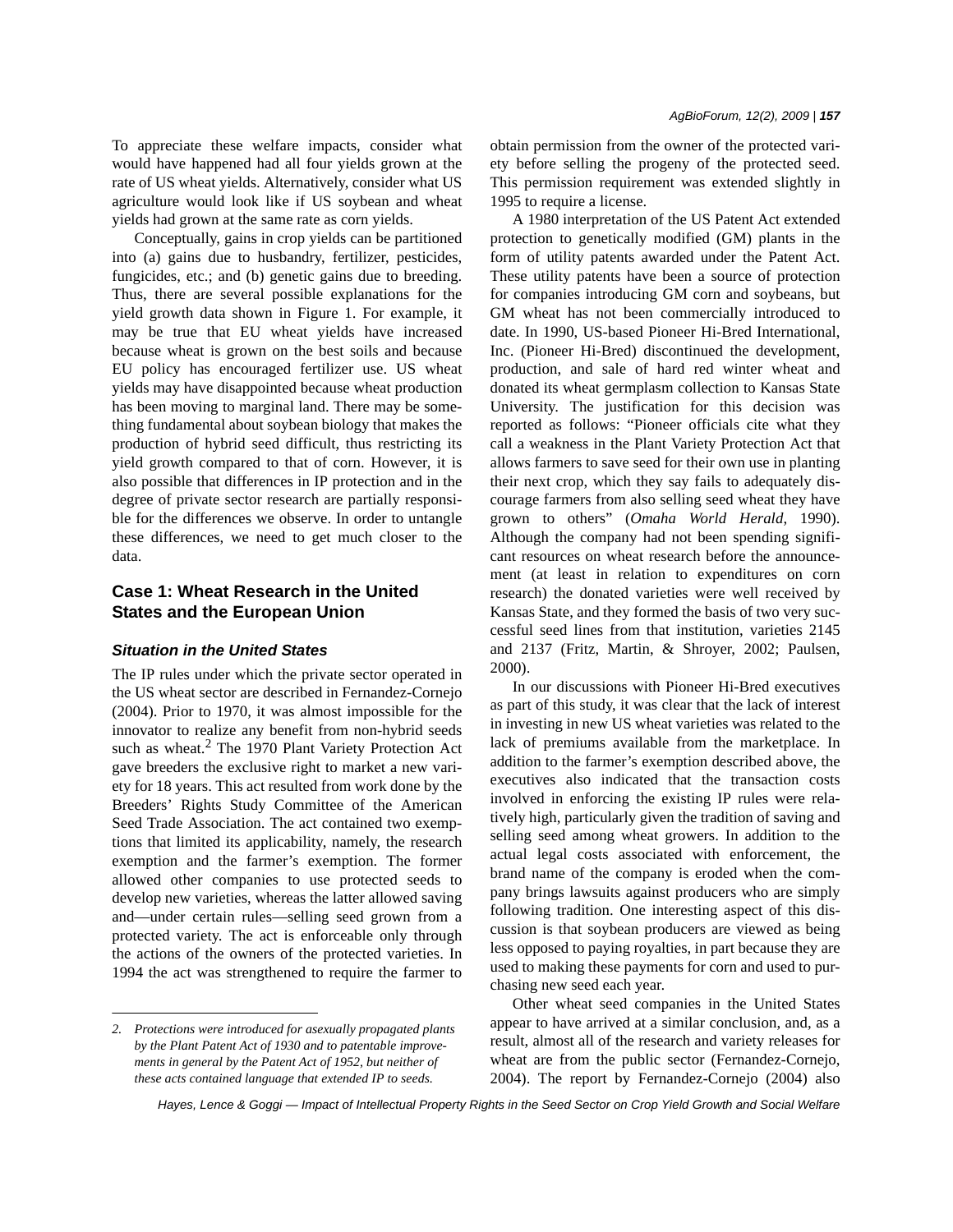shows that soybean breeding research by the private sector was almost nonexistent prior to 1975 but gradually picked up so that it exceeded public sector research on soybeans in 1994. The interviews we conducted, as well as the data in Fernandez-Cornejo (2004), indicate that the availability of utility patents on GM soybeans has greatly increased the amount of private sector research since 1996 with the commercially successful introduction of glyphosate-resistant soybeans.

In summary, wheat breeders in the United States have not had access to effective IP protection, especially in areas of the country where farmers traditionally save seeds. Wheat breeders are also obligated to take action to implement any IP protections that are afforded to them, and the anticipated cost of this action appears to have deterred them from enforcing some of the existing rules. Even though the legal situation regarding soybeans is similar to that of wheat, lower transactions costs associated with enforcement prior to 1996 and the successful use of utility patents after that date have stimulated significant amounts of private sector research on soybean breeding.

#### *Situation in the European Union*

At first glance, the IP protection for wheat breeders in the EU is very similar to that of the United States. This is because the US Plant Variety Protection Act was amended in 1994 to bring it into conformity with the same rules that govern variety protection in the EU. The rules that govern variety protection in both geographic areas are now based on the International Union for the Protection of New Varieties (UPOV). However, the implementation of the UPOV rules is quite different. Under European regulation (see Council Regulation 2100/94, Article 14), farmers have a right to grow protected seed, but they are subject to payment of royalties. Payment rates are determined by national authorities. EU regulations and institutions have been created to ensure that the companies actually collect royalties that are due.

In the UK, the agency developed to organize and encourage these payments is known as Fair Play. This group was developed as a joint initiative between the British Society of Plant Breeders (BSPB) and the major farming unions in the UK in order to "combat farmsaved seed evasion."<sup>3</sup> Farmers can pay these fees in two ways. If they purchase seed, the payment is included in the invoice sent by the seed dealer and these payments are then forwarded to the seed company. If the farmer saves seed, then the farmer must pay the fee directly to the BSPB. The system is not perfect, and some farmers avoid paying fees by claiming that they are planting non-protected varieties. However, an estimated 90% of the royalties are collected, in part because farmers who do not pay are in violation of British law.

As an example of how the provisions that are included for royalty collection impact the industry, compare the reasons given above by Pioneer Hi-Bred for exiting the business of breeding hard red winter wheat with the following quote from the Fair Play site (FAQ section, under "How is plant breeding funded").

"Until the early 1960s, plant breeding in Britain was largely confined to publicly funded research. This situation changed dramatically in the mid-1960s when Plant Breeders' Rights were introduced in the UK through the 1964 Plant Varieties and Seeds Act. This triggered a rapid expansion of plant breeding as a commercial enterprise in its own right, and paved the way for major advances in the performance, quality, and diversity of crop production in Britain."

The availability of a mechanism for collecting seed royalties allowed the main breeding agency to become privatized in 1987, when Unilever acquired the breeding and applied science resources of the Plant Breeding Institute. This group was later sold to Monsanto. Thirtle, Bottomley, Palladino, Schimmelpfennig, and Townsend (1998) provide a detailed history of public and private sector research efforts in the UK.

The situation in France and the rest of the EU is similar to that in the UK. In response to a question posed as part of our survey, Bernard LeBuanec, the French secretary general of the International Seed Federation, said:<sup>4</sup>

"I think that there are two main reasons why wheat breeders are better protected in Europe and in France: seed certification is compulsory and breeders get royalties on all the certified seed and, as you say, there has been a royalty system in place for farm saved seed since the ratification by Europe of the 1991 Act of the UPOV Convention."

*<sup>3.</sup> See http://www.fairplay.org.uk/site/faq.html. 4. E-mail communication on August 23, 2007.*

*Hayes, Lence & Goggi — Impact of Intellectual Property Rights in the Seed Sector on Crop Yield Growth and Social Welfare*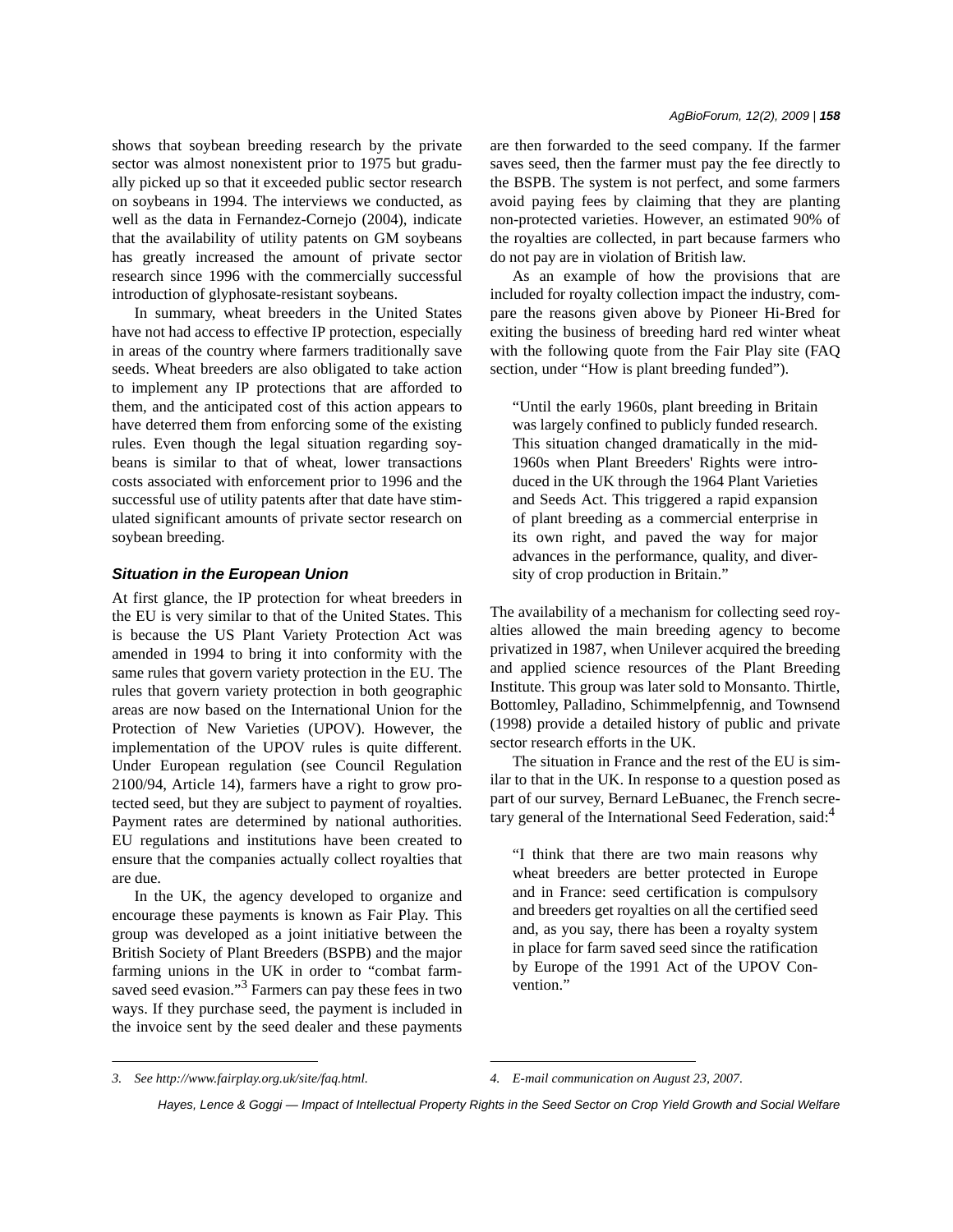

**Figure 2. Average yields for wheat varieties introduced between the 1970s and 1990s in the United States, United Kingdom, and France.**

*Source: Constructed from data reported by Brancourt-Humel et al. (2003), Donmez, Sears, Shroyer, and Paulsen (2001), Fufa et al. (2005), and Shearman, Sylvester-Bradley, Scott, and Foulkes (2005).*

Despite the similarities in the intent of the IP regulations, the systems in the United States and EU generate different incentive structures. Breeders in the EU will typically be paid a premium if their variety is used, and this gives them an incentive to innovate. Breeders in the United States can, in theory, collect this premium when a farmer sells protected varieties but not when a farmer uses the protected variety himself. In the United States, the responsibility for collection lies with the owner of the IP right, and there is a perception among seed company executives that the costs associated with collection, both legal and reputational, are likely greater than the benefits.

# **Impact of Wheat Breeding Programs in the United States and European Union**

Figure 1 clearly shows that wheat yields in the EU have increased much faster than in the United States, both in absolute and proportional terms. However, as we mentioned earlier, this gain may be due to changes in land quality, fertilizer use, or even agricultural policy. We were fortunate to find four studies that controlled for all of these extraneous factors and that measured the increase in yields due to breeding between the 1970s and the 1990s. The term used for measuring the impact of breeding is *genetic gain,* and it is defined as "the increase in productivity achieved following a change in gene frequency affected by selection" (Zaid, Hughes, Porceddu, Nicholas, 2001, pp. 124).

Two of these studies, by Donmez et al. (2001) and Fufa et al. (2005), evaluated the rate of genetic gain in winter wheat cultivars that are typically grown in the US Great Plains. Donmez et al. (2001) conducted the field experiments in Kansas, whereas Fufa et al. (2005) did so in Nebraska. Another study, by Shearman et al. (2005), evaluated the rate of genetic gains among wheat cultivars grown in the UK, and a fourth study, by Brancourt-Hulmel et al. (2003), focused on genetic gains for wheat in France. The yield data reported by these four studies for varieties introduced between the 1970s and the 1990s is represented graphically in Figure 2. This graph also shows the corresponding trend lines obtained by fitting ordinary least squares regressions of variety yields against the year of introduction of the respective cultivars. Figure 2 shows that wheat yields are substantially higher in the UK and France than in the United States over the period analyzed. Further, annual genetic gains are also higher in the European countries than in the US. Yield regressions estimated annual genetic gains of 20.5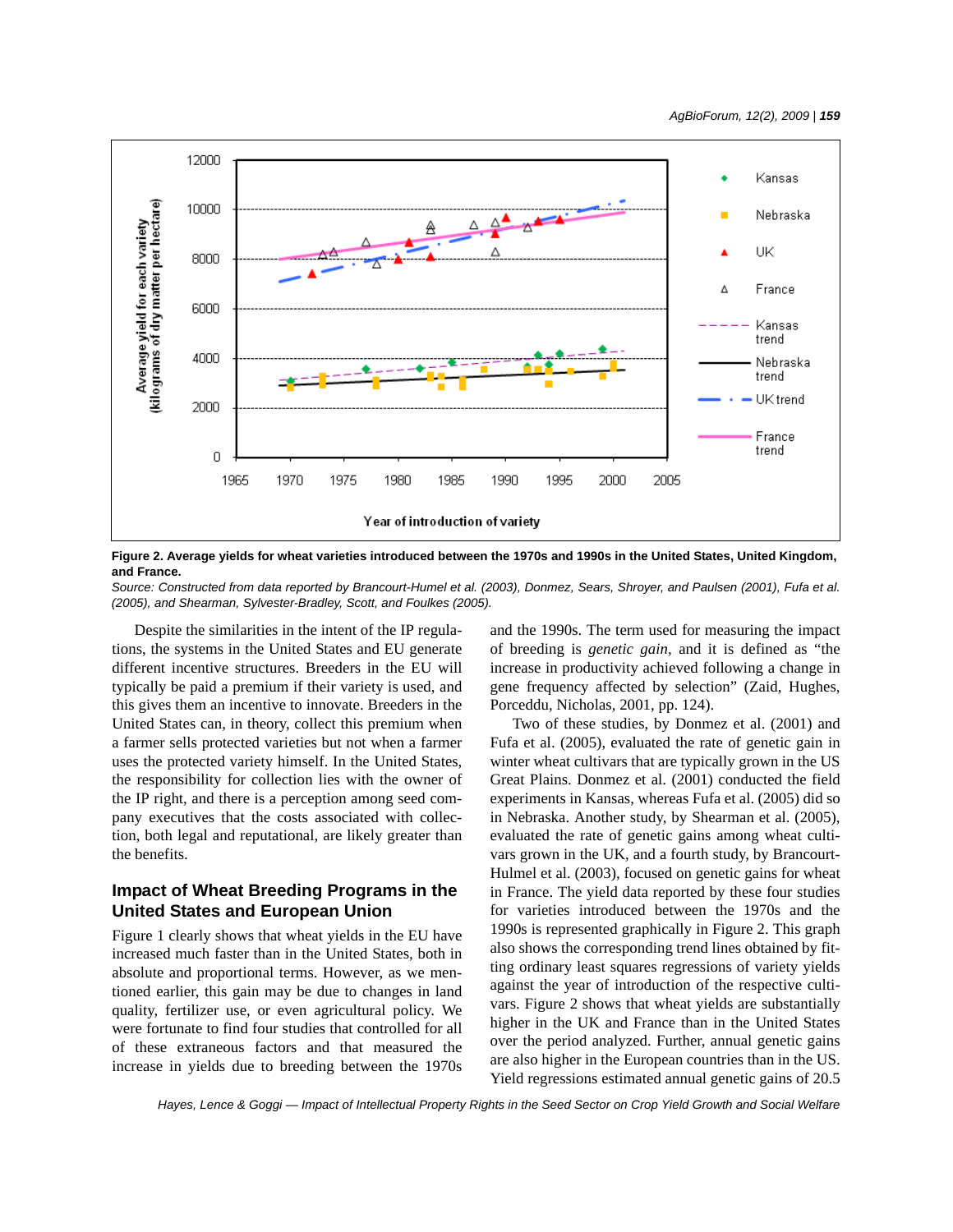kg of dry matter per hectare in Nebraska, 36.5 kg of dry matter per hectare in Kansas, 59 kg of dry matter per hectare in France, and 103 kg of dry matter per hectare in the UK.

While it is impossible to prove causation from the data shown here, it is possible to conclude that the stronger IP incentives in the EU are associated with higher genetic gains. Given the small resources devoted by the public sector in the United States to wheat breeding, the rate of genetic gain is impressive. But as the data in Fernandez-Cornejo (2004) show, when properly motivated, the private sector can bring vastly more resources to breeding programs than the public sector has been able to provide to date.

# **Case 2: Development of Rootworm-Resistant Corn in the United States**

Hybrid corn is the direct opposite of wheat in terms of the ability of US companies to capture IP premiums. Historically, this has been true because of the biologically enhanced yield effect known as hybrid vigor. It is also true because farmers must purchase new seed every year to take advantage of the higher yields associated with hybrid seed. Not surprisingly, genetic gains in US hybrid corn have been significant. Duvick, Smith, and Cooper (2004) estimate annual genetic gains of 77 kg per hectare in corn hybrids introduced between 1930 and 2001. They argue, based on a large number of studies, that annual genetic gains have been on the order of 65 to 75 kg per hectare over the last 70 years. Furthermore, the annual genetic gains appear to have been roughly constant throughout the whole period. Thus, annual genetic gains of US hybrid corn are intermediate between the genetic gains reported in wheat in the UK and the ones in wheat in France.

More recently, the historic IP protection rights for hybrid corn have been strengthened as companies have taken out utility patents on GM varieties. These utility patents have created opportunities for seed companies to license the trait to other companies, resulting in a greatly extended market share and resulting fees for the trait.

The purpose of this case study is to trace the development of a new genetic trait—resistance to corn rootworm (CRW)—from the internal company decisions to the final impact on social welfare. We were fortunate in this regard because two of the companies involved in the introduction of CRW-resistant varieties allowed us access to executives that were aware of the scientific and financial decisions that lay behind the product. We were also able to find detailed data on the farm-level impacts from research by Alston, Hyde, Marra, and Mitchell (2002) and from state extension personnel.

# **The CRW Problem**

CRWs complete their life cycle in one year. Adults feed on pollen, silks, and leaves of corn plants from July through September. Females tend to mate and lay eggs in the field where they feed and will lay more than 1,000 eggs on average in clutches of about 80 eggs each over several weeks in the summer. Most eggs are laid in the upper six inches of soil; however, females will lay in deep cracks in dry years. Eggs typically remain dormant until the following spring. CRW larvae hatch in late May and early June and feed on the roots of corn plants for approximately three to four weeks until they pupate.<sup>5</sup>

Currently there are two important economically damaging CRW species, namely, the western (*Diabrotica virgifera virgifera*) and the northern (*Diabrotica barberi*) CRWs. These species cause similar damage to corn and have overlapping geographies, stretching from South Dakota and Kansas across the entire Corn Belt and into New England.<sup>6</sup>

Both of these species have behavioral "variants" that have recently adapted to allow them to flourish in the corn-soybean rotation system that is common throughout much of the Midwest. Annual rotation of corn and soybeans traditionally has been relied upon to control rootworm infestations. In the past, the life cycle of western and northern CRWs could be interrupted by annual rotation of corn and soybeans. Because neither western nor northern CRW adults were known to lay eggs in soybean fields, a grower could plant corn after soybeans without concern about rootworm larvae in the field. The larvae that hatched in soybean fields could not survive on soybean roots, so they died. However, within the past two decades, western CRWs have developed variants that lay eggs in soybean fields, even though they continue to lay eggs in cornfields. When variant western CRW larvae hatch in corn planted after soybeans, they are able to cause damage to the roots of the first-year corn that follows the soybean crop. Northern CRWs, on the other hand, have developed the capability to allow their eggs to remain dormant for extended periods (socalled extended or prolonged diapause), which allows eggs to remain viable through the season when soybeans

*<sup>5.</sup> http://ipm.uiuc.edu/fieldcrops/insects/corn\_rootworm/factsheet.html*

*<sup>6.</sup> http://www.dowagro.com/herculex/pest/corn.htm*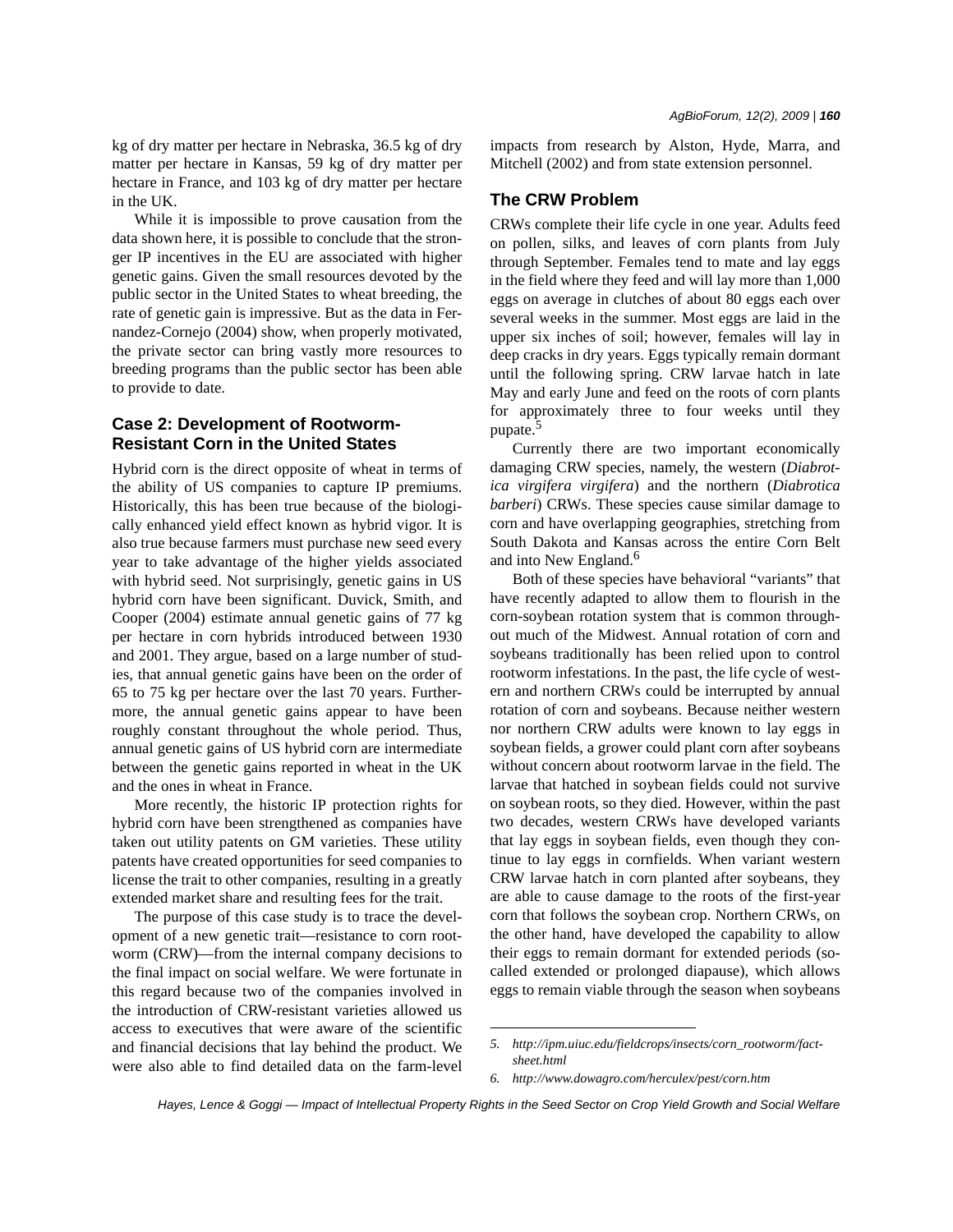are planted in a field. When variant northern CRW larvae hatch in corn planted after soybeans, two years after eggs were laid, they are able to survive on and cause damage to the roots of first-year corn. Each of these variants has a significant range, with the soybean variant being most prevalent in Illinois and Ohio and the diapause variant being most prevalent in Iowa, Minnesota, and South Dakota.<sup>7</sup>

Corn producers currently have access to three transgenic events designed to control CRWs—YieldGard Rootworm (owned by Monsanto), Herculex RW (owned by Dow AgroSciences and Pioneer Hi-Bred), and Agrisure RW (owned by Syngenta). In areas where rootworm pressure has been high, the YieldGard and Herculex CRW-resistant events have been widely used.

First commercialized by Monsanto in 2003, Yield-Gard Rootworm corn is modified to protect against rootworm larva that can weaken and destroy the root nodes and brace roots of corn. Damage to the underground root system reduces the plant's ability to absorb nutrients, particularly in drought situations. Damage to the brace roots also reduces the ability of the corn to withstand wind. This damage is sometimes more important than feeding injury on the main root system because the entire crop can be lost if wind causes the corn to lodge. Even if the entire crop is not lost, lodged plants increase costs by slowing harvest. In addition to larval feeding damage, the adult beetles can also cause yield losses by clipping the silks, thereby reducing kernel set.

# **Interviews with Corporate Executives at Monsanto and Pioneer Hi-Bred**

The relatively recent introduction of the CRW-resistant events means that several of the individuals responsible for decisions about research and commercial introduction of rootworm-resistant corn are still working at these companies. This institutional memory is of great value because we can get a sense of the way key decisions were made.

We interviewed managers from Monsanto and Pioneer Hi-Bred who had been involved in the CRW-resistant events.<sup>8</sup> We signed confidentiality agreements with both companies, and, in addition, we agreed to limit our discussions to situations that were already in the public domain. Of critical importance to us, the individuals we met were very much aware of the location of publicly available information. This allowed us to find key information sources from among thousands of possible sources. For example, executives at these firms typically provide investors with detailed product information that is released for the first time at meetings of stock analysts. These presentations are then loaded at company websites along with other news stories. By meeting with the individuals involved in much of the work described in these presentations, we were able to find key data that might otherwise have eluded us.

Much of what we learned at these meetings conformed to our original expectations. Decision makers clearly have stockholders in mind when investing scarce corporate resources. They make decisions under a riskreturn framework that is very similar to that modeled in the finance literature, and they fund research products with a positive expected return. Research on corn is viewed very favorably because of the ability to capture a return on this research through IP protection. Expected return on traits is judged based on the ability of the company to charge a premium for that trait multiplied by the expected number of units sold containing that trait.

Some of these conversations also provided us with insights that we had not anticipated. We describe these below because they inform the results we present later.

#### *Lack of Accurate Measures of Research Costs*

We had expected the companies to have an accurate measure of what it took to bring the CRW-resistant trait to market. We discovered that with basic research of this type, companies have problems in accurately allocating costs to specific projects. In hindsight, this makes sense because this type of research is risky and may not result

*<sup>7.</sup> http://www.dowagro.com/herculex/pest/corn.htm and http:// ipm.uiuc.edu/bulletin/article.php?id=635*

*<sup>8.</sup> Executives who were interviewed at Pioneer were Enno Krebbers (Intellectual Property Strategy Director), John Grace (Licensing Manager), Louise Foutch (Senior Intellectual Property Counsel), Marv Wilson (Director, North America Product Strategy), Joe Keaschall (Research Director), Rafael Herrmann (Research Director-Insect Control), Murt McLeod (Agronomy Research Scientist), Paula Davis (Senior Manager—Insect & Disease Resistance Traits, Pioneer Strategic Planning), Mike DeFelice (Senior Manager, Pioneer Strategic Planning), and Stephen Smith (Research Fellow). Executives at Monsanto included Jim Tobin (Grain Industry Relation Lead), Clint Pilscher (Corn Insect Technology Manager), Eric Sachs (Global Scientific Affairs Lead), Ty Vaughn (Agronomics Traits Team Lead), Corby Jensen (Corn Insect Technology Manager), Jim Zardnt (Business Development Lead, and Corn Trait Lead when CRW was commercialized), Graham Head (Global IRM Lead), Sam Eathington (Line Development Breeding Lead), and Eloy R. Corona (Trait Stewardship Lead).*

*Hayes, Lence & Goggi — Impact of Intellectual Property Rights in the Seed Sector on Crop Yield Growth and Social Welfare*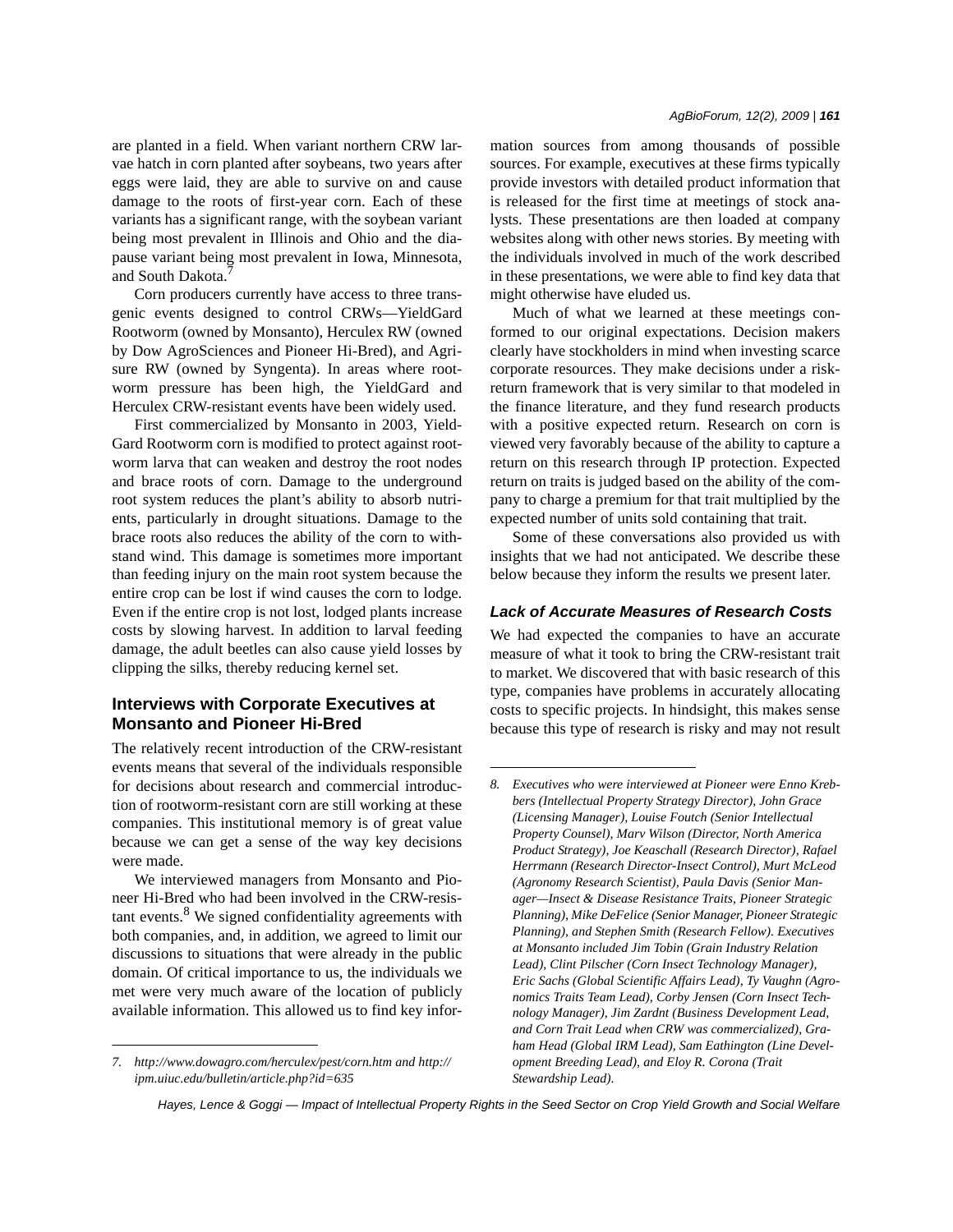in a successful market product but if successful may lead to unanticipated opportunities that were not even budgeted at the initiation of the project. Both companies did provide us with an educated guess of one hundred million dollars as the total cost of bringing a new biotech trait to market. This guesstimate included costs associated with registering the new trait, as well as startup marketing efforts. This amount coincides with the figure reported in Bell and Shelman (2006), who in addition report a period of approximately ten years for the whole process from initiation of the research until successful introduction of the commercial product.

#### *Pricing Decisions*

Biotech traits such as resistance to CRW involve enormous fixed costs as described above. However, once these traits are developed and commercialized, the marginal cost of *including the trait in a unit of seed* is very close to zero. In fact, one executive said that the marginal cost was probably negative because maintaining the trait as a separate product line added to inventory control costs.<sup>9</sup>

The information we collected on low or zero marginal costs helped us understand the way these products are priced. We had expected that the first company licensed to sell a new trait would price that trait at a value that is just below the full expected value of this trait to a representative or average producer. For CRW resistance, this value would include an assessment of the costs of buying and applying the alternative pesticide, any extra yield advantage associated with the trait in excess of that available from the pesticide applied to conventional seed, and a charge for any convenience and flexibility associated with the new trait. We had anticipated that these expected value calculations would be similar for all producers who currently applied the pesticide.

It was clear from our interviews with both groups of executives that these traits are not sold based on their expected value to a representative producer. Executives were aware that producers differed widely in their willingness to pay a premium for the trait. This difference across producers is due to differences in perception among wary, risk-averse producers who must make purchase decisions before they know the insect pressure, expected per-bushel price of the crop, or actual weather patterns and the weather-related value of insect resistance. Companies must charge all producers the same price for the seed regardless of the full value of the trait to each producer. They charge a price consistent with the long-run survivability of the firm, so that a marginal or target producer is just willing to purchase the trait. Of all the producers who buy the trait, the marginal producer will obtain the least amount of value. This means that all other producers who end up buying this trait will obtain more value from the trait than this marginal producer.

The two pricing models described above lead to different price premiums. Under the first model, the premium would be the full expected value to the representative producer. Under the second one, the trait would be priced so as to attract marginal producers.

We were able to collect data on the actual premiums for the CRW-resistant trait to determine which of these pricing models were followed in practice. We had access to the ex-ante expected value that appears similar to the kind of information that the company would have had when it decided on the premium level and we also had access to the actual premiums that were charged. We also followed this up with an ex-post evaluation to ensure that the ex-ante analysis of producer value was accurate.

#### *Ex-Ante Benefits*

In a paper written before the commercialization of the CRW-resistant trait, Alston et al. (2002) presented some very detailed farm-level calculators on the likely benefits of Monsanto's YieldGard Rootworm trait. Their work is all based on data for the year 2000. They used an extensive database of the actual incidence of CRW problems across the United States. They also had access to experimental data on various CRW control treatments, including YieldGard Rootworm. In addition, they conducted a survey of 601 corn farmers to evaluate the willingness of these producers to pay for benefits such as human and environmental safety, equipment cost savings, and handling and labor time savings.

It seems probable that decision makers at Monsanto knew about the results of the Alston et al. (2002) study when they made decisions about the premium to charge for their event. This appears likely because Alston et al. (2002) cite Monsanto as the source of some of their data, and also because the authors thank Monsanto personnel (Anderson, Pershing, and Mattingly) for advice.

*<sup>9.</sup> Note, however, that the arrangements involving dealers and seed companies to sell varieties incorporating a new trait may include commissions based on sales revenue. If this is so, then such commissions should be considered a marginal cost of selling the trait.*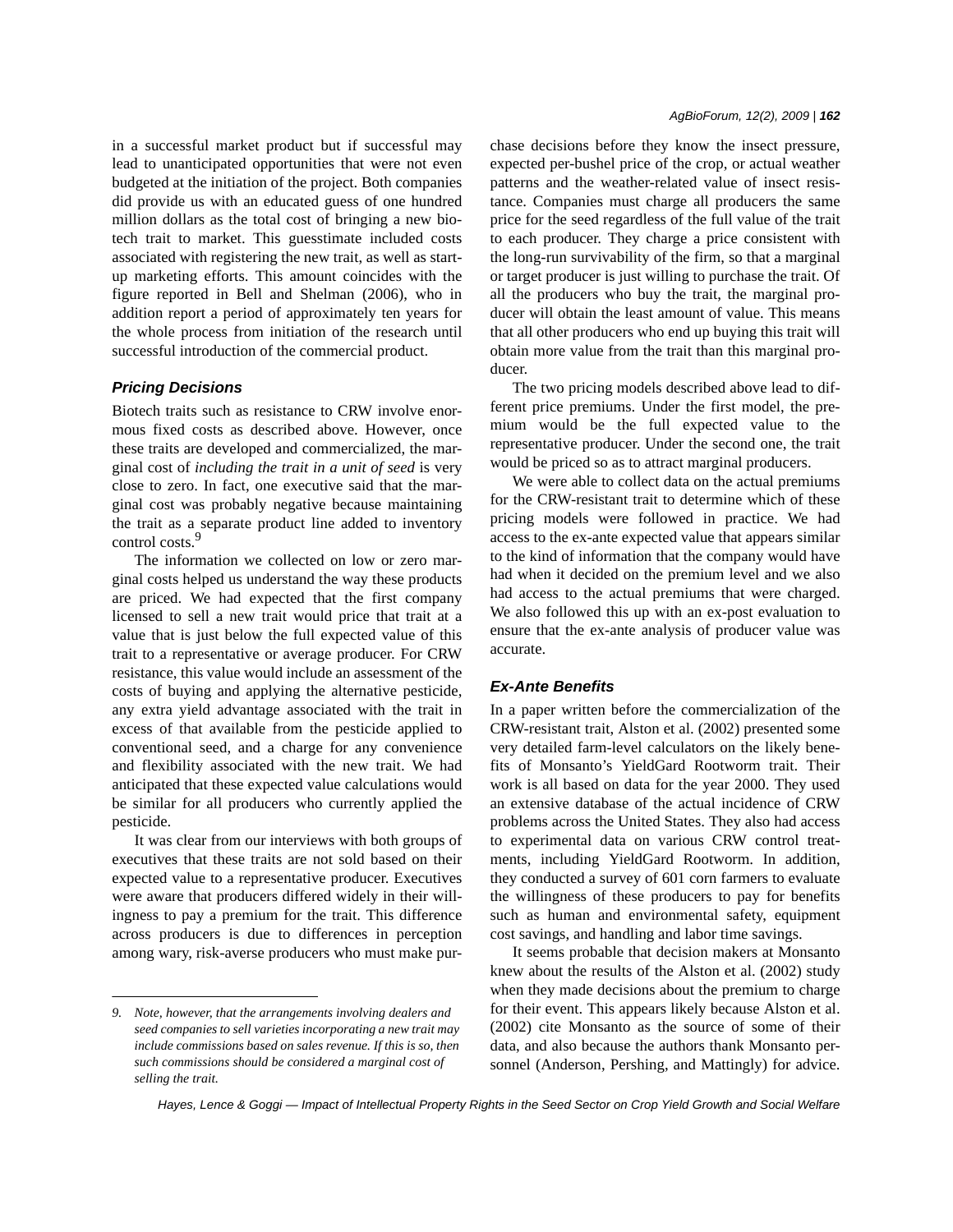|        |  |  |  |  | Table 1. Estimate of the Midwest retail price premium for YieldGard Rootworm and associated company-wide sales of this |  |
|--------|--|--|--|--|------------------------------------------------------------------------------------------------------------------------|--|
| trait. |  |  |  |  |                                                                                                                        |  |

|                                                                                                                  | 2003  | 2004  | 2005  | 2006  | 2007  |
|------------------------------------------------------------------------------------------------------------------|-------|-------|-------|-------|-------|
| Per-unit premium for CRW-resistant trait, as reflected in<br>the YGRW premium for DKC60 (\$/unit)                | 88.10 | 57.00 | 48.00 | 42.00 | 43.00 |
| Per-acre premium for CRW-resistant trait, as reflected in<br>the YGRW premium for DKC60 (\$/acre)                | 32.63 | 21.11 | 17.78 | 15.56 | 15.93 |
| <b>Estimated area planted with Monsanto CRW-resistant</b><br>traits, including stacked varieties (million acres) | 0.4   | 1.8   | 4.1   | 10.0  | 20.8  |
| Estimated gross return to Monsanto and associated<br>network of seed companies and dealers (million \$)          | 13    | 38    | 73    | 156   | 331   |

*Sources: Unit premiums collected from a database of publicly available seed price cards. Monsanto acres for 2003 through 2006 are reported in Casale (2007a, pp. 12; 2007b, pp. 7).*



**Figure 3. Midwest retail price per unit of DKC60 with different traits.**

Finally, Monsanto used this study in its submission to the Environmental Protection Agency documenting the efficacy of the trait (Monsanto, 2007).

Alston et al. (2002) assumed that Monsanto would charge a seed premium that was equal to the cost of controlling CRW with insecticides, averaging \$12.43 per acre nationwide and \$13.52 per acre in "the heartland." They also assumed that any additional yield benefits over and above those that were available under existing treatment alternatives would be allowed to accrue to the producer. They calculated the value of these additional benefits at \$16.49 per acre (assuming corn was worth \$1.85 per bushel). Their survey results also suggested that producers would pay an additional \$6.61 per acre for convenience and safety. Their estimate of the total corn area treated for CRW is 13.8 million acres and their estimate of the total benefits to producers from usage of the CRW-resistant trait on all of such an area is \$289 million.

## *Ex-Post Benefits*

We were able to find publicly available data on the actual prices for a unit of seed containing the YieldGard Rootworm trait sold by Midwestern seed dealers for several versions of Monsanto's seed lines DKC60 in recent years. These data are shown in graphical form on a per-unit basis in Figure 3 and on a per-acre basis in Table  $1<sup>10</sup>$  To measure the premium charged for the CRW-resistant trait, we subtracted the per-unit charge for DKC60-15 with no CRW-resistant trait from the premium charged for DKC60-12 with the trait. To express this premium on a per-acre basis, we divided the perunit premium by 2.7 acres per unit.

The estimates in Table 1 show that the \$32.63 peracre premium for the CRW-resistant trait in the year of introduction was much higher than the cost of controlling CRW with the next-best alternative technology, projected by Alston et al. (2002) at \$13.52 per acre in the Midwest. This high premium was associated with seed scarcity, as the company was ramping up production (Sankula & Blumenthal, 2004).<sup>11</sup> Once the seed

*<sup>10.</sup> The per-unit price of the Dow AgroSciences/Pioneer Hi-Bred product Herculex was approximately similar to the Monsanto product once the Herculex brand trait was introduced in 2006. For example, the per unit price of the corn seed 2G675 HRXRW,LL equaled \$163 per unit in 2006 and \$147 in 2007, whereas the triple stack product 2G677 HXX,LL sold in the range of \$175 to \$187 in its first year, 2007.*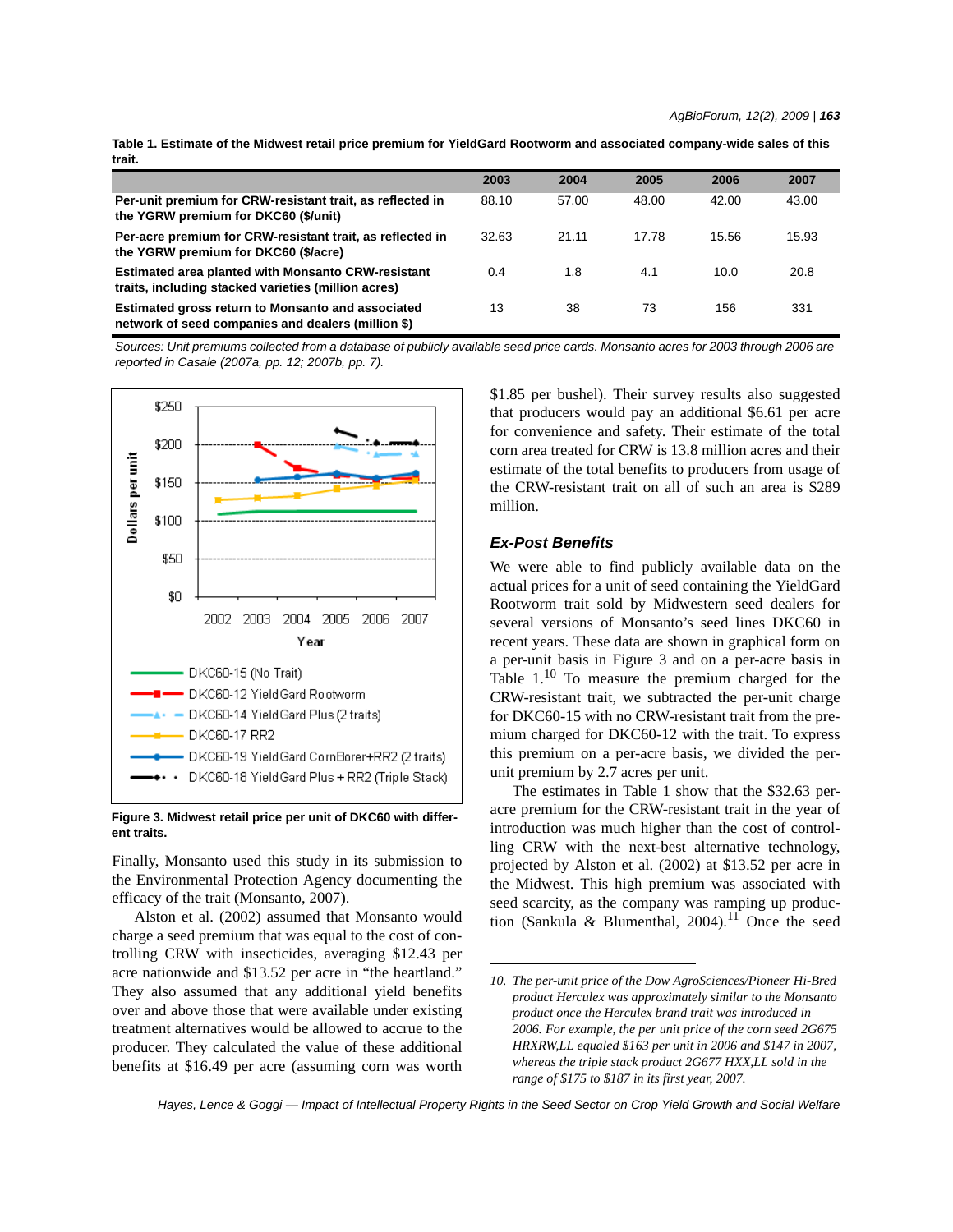became widely available, the premium rapidly fell to a range of \$15 to \$16 per acre. This corresponds very well to the Alston et al. (2002) projection of the average cost per acre of the next-best alternative to control CRW, especially when one factors in the inflation in pesticides and application costs between 2000 and 2006. This suggests that the company knew that it would be selling the seed trait at well below the anticipated benefit to the producer.

Sales of the trait remained below the 13.8 million acres projected by Alston et al. (2002) until 2007, when sales exceeded this projected level by a large amount. The estimated gross annual return to Monsanto and its network of seed companies and dealers also remained below the Alston et al. (2002) projection of \$171 million until 2007, when this projected amount was exceeded by \$160 million.

It is too early to compare the actual yield impacts of the CRW-resistant traits in a statistically valid way, because on-farm yield experience will be dictated in part by weather events specific to each year. However, there is some anecdotal evidence to suggest that the expected yield impacts have been greater than those anticipated by Alston et al. (2002). An evaluation of CRW control products in Iowa indicated that YieldGard Rootworm hybrids averaged yields between 21 and 33 bushels per acre, or 18% higher compared to the insecticide treatments (Rice & Oleson, 2005). Similar trends were also noted in Indiana (Krupke, as cited in Sankula, 2006). Steffey and Gray (2007, pp. 122-123) provide the following discussion in a recent publication:

"In our corn rootworm product efficacy trial conducted last year (2006) in Urbana, almost every soil insecticide we tested prevented significant rootworm larval injury, despite very heavy corn rootworm pressure in the untreated check plots (average node-injury rating  $= 2.95$ ). Yet, nonpublished data revealed that the YieldGard RW hybrid (node-injury rating  $= 0.96$ ) had the highest yield (by a large margin) in the trial, significantly greater than the yields of all plots treated with soil insecticides about 56 bushels per acre greater than the average yield of four plots treated with granular soil insecticides. This lopsided yield edge in favor of the Bt treatment

#### *AgBioForum, 12(2), 2009 | 164*

occurred even though the soil-insecticide treatments were applied to the isoline of the Bt corn rootworm hybrid. (This yield disparity between Bt corn and plots treated with soil insecticides was not apparent at our DeKalb site in 2006.)

Results such as our results from the Urbana experiment in 2006 have been reported by other investigators as well, raising questions about the utility of root ratings as the sole determinant of rootworm injury and their relationship with yield. Consider the following questions:

Why have large yield differences between Bt corn and plots treated with soil insecticides occurred when the rootworm-injury ratings were essentially equivalent? In fact, why would Bt corn out-yield isolines treated with soil insecticides even when the Bt corn hybrid had more rootworm injury?"

Our discussion with seed company executives suggests that these additional yield increases are real and that they can be explained by the ability of the new traits to allow the full genetic capability of the plant to be expressed. The logic is that traits protect against pests and diseases that cause plant stress. When these stresses are eliminated, genetic potential that previously had not been fully expressed due to plant stress can now manifest. If this logic is correct, then trait research like CRWresistance may end up motivating more traditional breeding.

#### *The Impact of Ethanol*

Possibly the most important ex-post benefit of the CRW-resistant varieties is associated with the growth of ethanol production that began to make itself apparent in corn futures prices in the fall of 2006. This demand-side impact has caused corn prices to double from the \$1.85 per bushel estimate used by Alston et al. (2002). This price impact doubled the producer benefit from the anticipated levels, and to the extent that yield response is also higher than anticipated, the overall expected returns to the producer likely far exceed those originally anticipated by Alston et al. (2002).

The ethanol price impact caused US corn plantings to increase from 81 million acres to 93 million acres in 2007. Many of these acres were added by growing corn in fields that had grown corn in the previous year. Producers were willing to switch from their traditional

*<sup>11.</sup> The small acreage planted with the CRW-resistant trait (0.4 million acres) provides additional evidence of its scarcity in the year it was introduced.*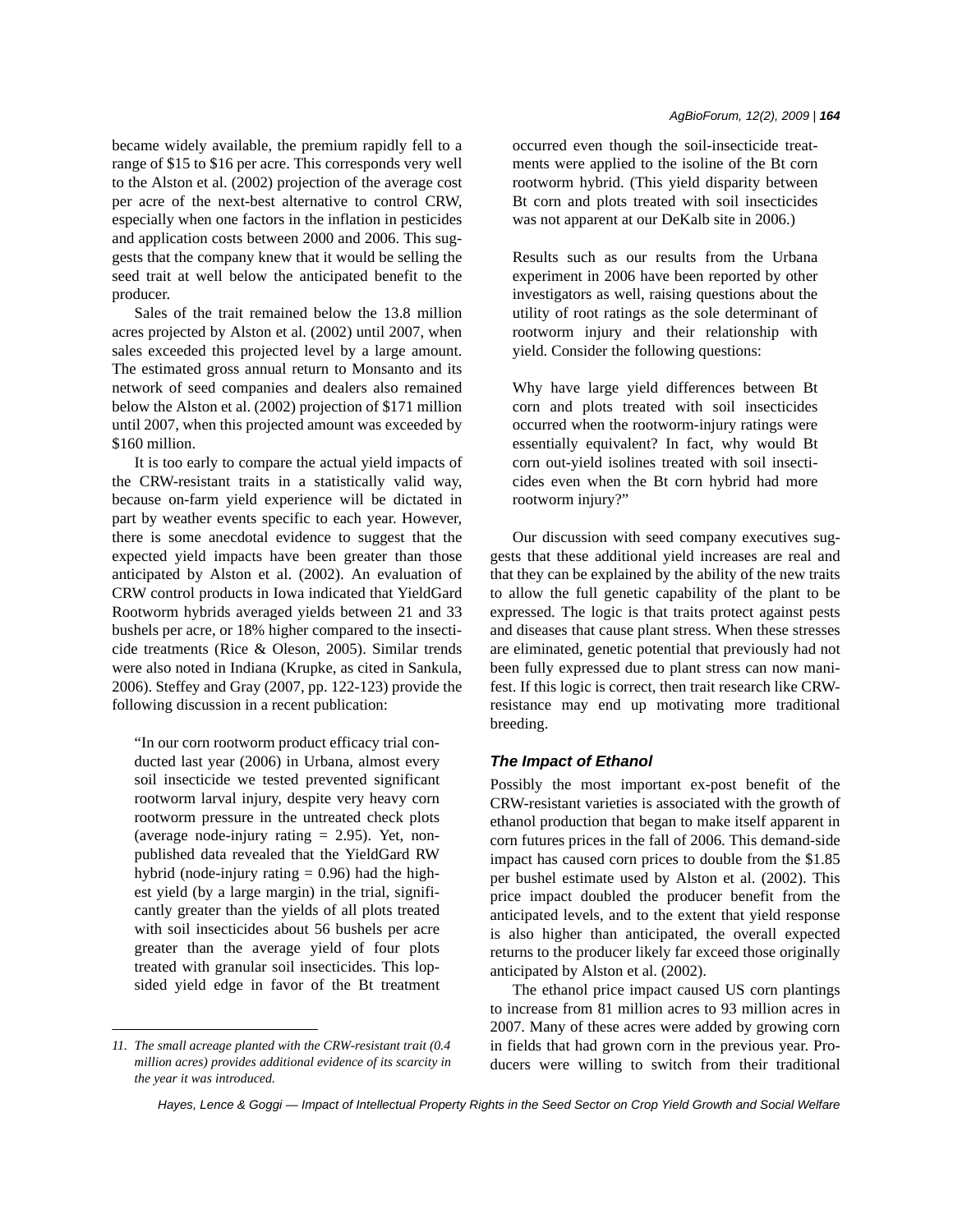corn-soybean rotation because the CRW-resistant varieties provided them with an easy alternative to crop rotations as a way to control rootworm.

# **Conclusions from the CRW-Resistant Case**

Companies that made decisions to develop and introduce corn varieties resistant to rootworm did so in anticipation of a high market-based return. The initial investments made by these companies were huge relative to typical university seed research budgets, and total investment in this sector may well have exceeded three hundred million dollars. These investments were justifiable because the companies could reasonably expect that the IP they were developing would be highly protected.

Decisions about the level of premium to charge for the CRW-resistant trait were made in an environment of zero marginal costs. The trait premium was set at a level that was well below the best available ex-ante estimate of the value of this trait to a representative farmer. As a result, sales have greatly exceeded the number of total acres that had earlier been treated with insecticides.

Our ex-post analysis suggests that gross returns to the company that initially developed the technology were in the range anticipated prior to 2007, and at that point the annual gross return to the company exceeded the original investment. The expected yield gain to producers appears to have been underestimated in the field trials undertaken prior to the release of the trait.

The upheaval in the US corn market driven by the ethanol boom in 2007 essentially doubled the net benefits of the CRW-resistant technology to farmers and to the original company. The widespread availability of this trait also helped the world economy adjust to the US ethanol boom by allowing Midwestern producers to move away from their traditional corn-soybean rotation and into corn-on-corn rotations.

### **Case 3: Hybrid Processing Tomatoes**

For this case we followed a procedure similar to the one we used for CRW-resistant corn. We combined a literature and data review with interviews. The interviews were with executives from Seminis, the world's largest developer, producer, and marketer of fruit and vegetable seeds.<sup>12</sup>

Tomatoes are grown in most countries, with China, India, Turkey, Egypt, and the United States harvesting the most acres (Food and Agriculture Organization of the United Nations [FAO], n.d.). Within the United States there are two distinct markets, namely, fresh consumption and processing. Fresh tomatoes are grown throughout the United States so as to minimize haulage costs to the retail sector. Florida and California are the top two producers of fresh tomatoes. Processing tomatoes are used in tomato sauces, tomato paste, barbeque sauces, and a wide range of other products. The processing tomato industry is located primarily in the Central Valley of California. The area planted with processing tomatoes exceeds the area planted with fresh tomatoes in that state by a factor of six to one (US Department of Agriculture, National Agricultural Statistics Service [NASS], n.d.).

To the best of our knowledge, the only published study analyzing genetic gains in yields in US tomatoes is by Grandillo, Zamir, and Tanksley (1999). However, the method used by these authors is not consistent with the method used by the studies focusing on genetic gains in wheat and corn reported earlier. The fundamental difference between the study by Grandillo et al. (1999) and the other studies is the nature of the data. The wheat and corn data were obtained from experiments specifically designed to measure genetic gains, whereas the tomato data were obtained from field trials aimed at evaluating the differences across varieties within a set that changed over time. Although a handful of tomato varieties were planted over several years as long-term checks, $^{13}$  the set of tomato varieties being tested evolved through time, with more recent varieties tending to replace older ones as the latter were being rendered obsolete by the former. Furthermore, the number of varieties and the location of tomato field trials changed from year to year because of budgetary constraints and other reasons.

Because of the type of data available, Grandillo et al. (1999) measured genetic gains in tomatoes as the annual change in yields in the mix of non-check varieties, relative to the annual change in yields in the long-term checks. They concluded that there had been genetic gains in tomato yields because they found that the yields of non-check varieties had increased over time relative to the long-term checks. However, their conclusions are

*<sup>12.</sup> We spoke to Seminis executives Marlin Edward (Chief Technology Officer), Manuel Rosas (R&D Director Breeding), and Lindsay Hutchinson (Business Analyst Manager).*

*<sup>13.</sup> A long-term check is a variety that is planted year after year, so that all newer varieties can be compared to the same base variety.*

*Hayes, Lence & Goggi — Impact of Intellectual Property Rights in the Seed Sector on Crop Yield Growth and Social Welfare*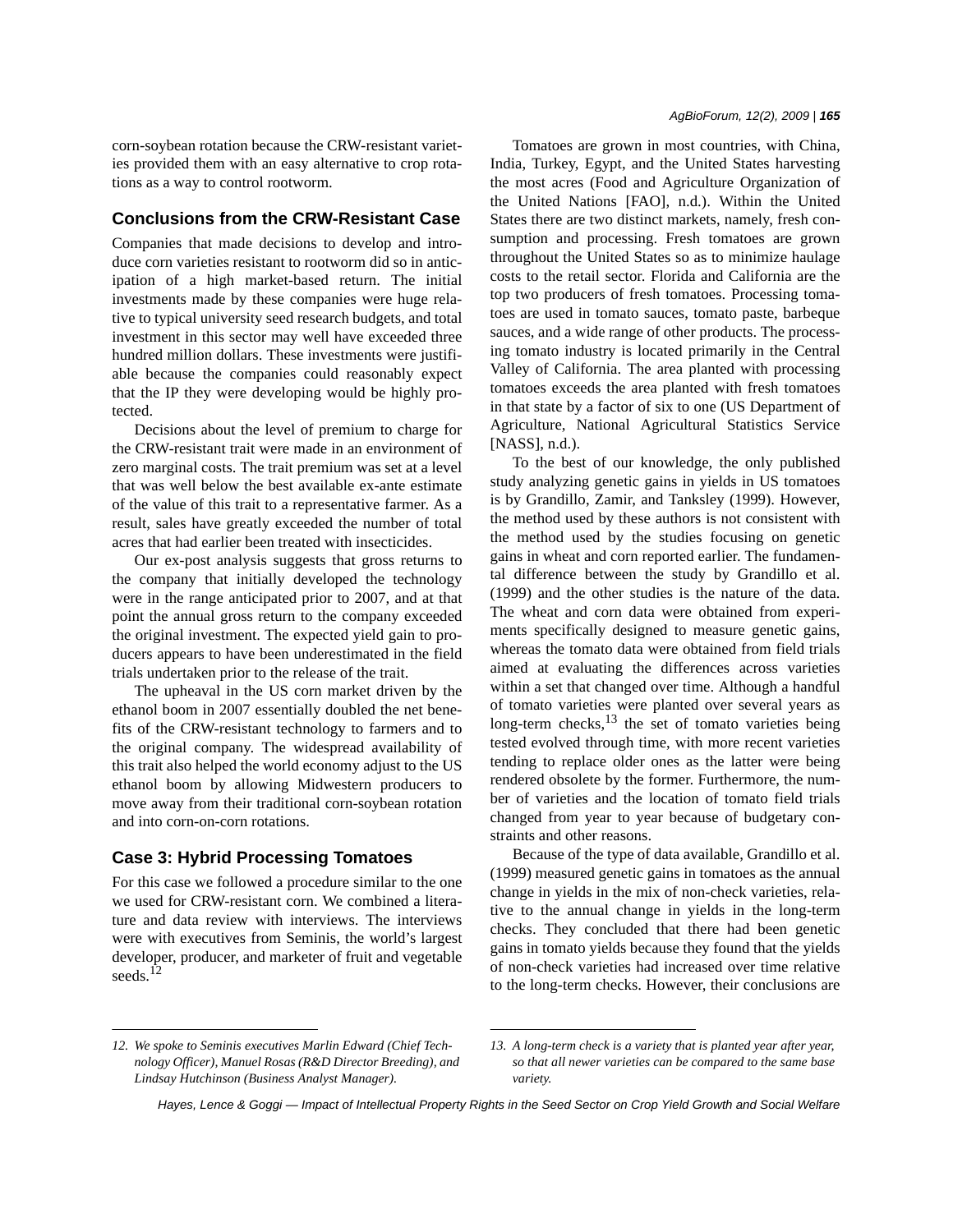| <b>Regressions:</b>       | Yield <sub>Var.T</sub> = $\beta_0$ + $\beta_1$ Introduction Year <sub>Var</sub> + $\beta_T$ T + error <sub>Var.T</sub><br>(A)                                        |                                                                        |           |           |            |            |            |           |           |  |  |
|---------------------------|----------------------------------------------------------------------------------------------------------------------------------------------------------------------|------------------------------------------------------------------------|-----------|-----------|------------|------------|------------|-----------|-----------|--|--|
|                           | Yield <sub>Var.T</sub> = $\beta_0$ + $\beta_P$ TrialPeriodX <sub>Var</sub> + $\beta_1$ IntroductionYear <sub>Var</sub> + $\beta_T$ T + error <sub>Var.T</sub><br>(B) |                                                                        |           |           |            |            |            |           |           |  |  |
| <b>Coefficient</b>        | <b>Regression (A)</b>                                                                                                                                                | Regression (B), with X in TrialPeriodX <sub>Var</sub> as defined below |           |           |            |            |            |           |           |  |  |
|                           |                                                                                                                                                                      | $X = 1$                                                                | $X = 2$   | $X = 3$   | $X = 4$    | $X = 5$    | $X = 6$    | $X = 7$   | $X = 8$   |  |  |
| $\rho_{\rm 0}$            | $-344***$                                                                                                                                                            | $-347***$                                                              | $-347***$ | $-338***$ | $-348***$  | $-349***$  | $-349***$  | $-359***$ | $-344***$ |  |  |
|                           | $(52)^{a}$                                                                                                                                                           | (53)                                                                   | (53)      | (52)      | (52)       | (52)       | (52)       | (53)      | (52)      |  |  |
| $\beta_P$                 | Not applicable                                                                                                                                                       | $-0.43$                                                                | $-0.58$   | $-1.44**$ | $-2.87***$ | $-2.46***$ | $-2.61***$ | $-2.6***$ | $-2.3**$  |  |  |
|                           |                                                                                                                                                                      | (0.48)                                                                 | (0.49)    | (0.66)    | (0.85)     | (0.88)     | (0.91)     | (1.1)     | (1.1)     |  |  |
| $\beta_I$                 | 0.073                                                                                                                                                                | 0.10                                                                   | 0.14      | $0.23*$   | $0.37***$  | $0.32**$   | $0.34***$  | $0.30**$  | $0.24*$   |  |  |
|                           | (0.095)                                                                                                                                                              | (0.10)                                                                 | (0.11)    | (0.12)    | (0.13)     | (0.13)     | (0.14)     | (0.13)    | (0.12)    |  |  |
| $\beta_{\mathcal{T}}$     | 0.119                                                                                                                                                                | 0.09                                                                   | 0.06      | $-0.04$   | $-0.17$    | $-0.13$    | $-0.14$    | $-0.10$   | $-0.05$   |  |  |
|                           | (0.095)                                                                                                                                                              | (0.10)                                                                 | (0.11)    | (0.12)    | (0.13)     | (0.13)     | (0.13)     | (0.13)    | (0.12)    |  |  |
| $R^2$                     | 0.078                                                                                                                                                                | 0.079                                                                  | 0.080     | 0.085     | 0.094      | 0.089      | 0.090      | 0.086     | 0.084     |  |  |
| Number of<br>observations | 635                                                                                                                                                                  | 635                                                                    | 635       | 635       | 635        | 635        | 635        | 635       | 635       |  |  |

**Table 2. Ordinary least squares regressions of yields for tomato varieties on year of variety introduction, year of trial, and years between first and last trials, for trials conducted in California between 1980 and 2008.**

*\*\*\*, \*\*, \* Significantly different from zero at the 1%, 5%, and 10% level, based on a two-sided t test.*

*a Numbers within parentheses denote the standard deviations of the corresponding regression coefficients.*

*Source: Vegetable Research and Information Center at the University of California's Cooperative Extension Service.*

not warranted, because overall the yields in the longterm checks had been higher than the yields of the noncheck varieties. In other words, Grandillo et al. (1999) show that the long-term checks had higher yields than the non-check varieties, but that the yield gap had been closing over time.

Given the limitations of the study by Grandillo et al. (1999), we obtained the authors' original tomato yield trial data from the Vegetable Research and Information Center at the University of California's Cooperative Extension Service and conducted an analysis as similar as possible to the one performed by the studies assessing genetic gains in wheat and corn. Unlike the wheat and corn data, however, the tomato data present difficulties in estimating genetic gains because of (a) non-simultaneous trials and (b) survivorship bias. The non-simultaneous trial problem arises because many of the varieties used in the trials changed from one year to the next, and there was not a single year when all varieties were tried simultaneously. The survivorship bias is associated with the fact that many of the varieties were only planted a few years, suggesting that they performed relatively poorly compared to other varieties planted over a larger number of years.

To control for non-simultaneous trials, we fitted the following regression:

$$
Yield_{Var,T} = \beta_0 + \beta_I IntroductionYear_{Var} + \beta_T T + error_{Var,T},
$$
 (1)

where *Yield<sub>Var,T</sub>* denotes the average yield of variety *Var* in trials conducted in year *T*, *IntroductionYear*<sub>Var</sub> is the year when variety *Var* was introduced in the market, *error* $V_{arT}$  is a residual, and  $\beta$ 's are parameters. Annual genetic gains are measured by coefficient  $\beta_I$ , whereas net gains in yields due to improvements in management practices, development of susceptibility to new diseases, and the like are given by coefficient  $\beta_T$ . Results for Regression 1 are reported in the second column of Table 2. The point estimate of the annual genetic gains is only 73 kg per hectare, which is not different from zero at standard significance levels.

To assess the impact of survivorship bias, we estimated Regression 2:

$$
Yield_{Var,T} = \beta_0 + \beta_P \text{TrialPeriod}(X_{Var} + \beta_1 \text{ Introduction} \text{Year}_{Var} + \beta_T \text{Tr} \text{ error}_{Var,T}, \tag{2}
$$

Regression 2 expands 1 by incorporating the additional explanatory dummy variable *TrialPeriodX<sub>Var</sub>*, defined as 1 if the number of years elapsed between the first and last trials for variety *Var* is less than or equal to *X*, and zero otherwise. For example, trials for variety H9492 were conducted in years 1997, 1998, 1999, and 2001. Therefore, variety H9492 has *TrialPeriod4* $_{Var}$  = 0 and *TrialPeriod5* $_{Var}$  = 1. Succinctly, dummy variable *Trial-PeriodX<sub>Var</sub>* identifies varieties that do not appear to be good enough to warrant additional trials beyond *X* years.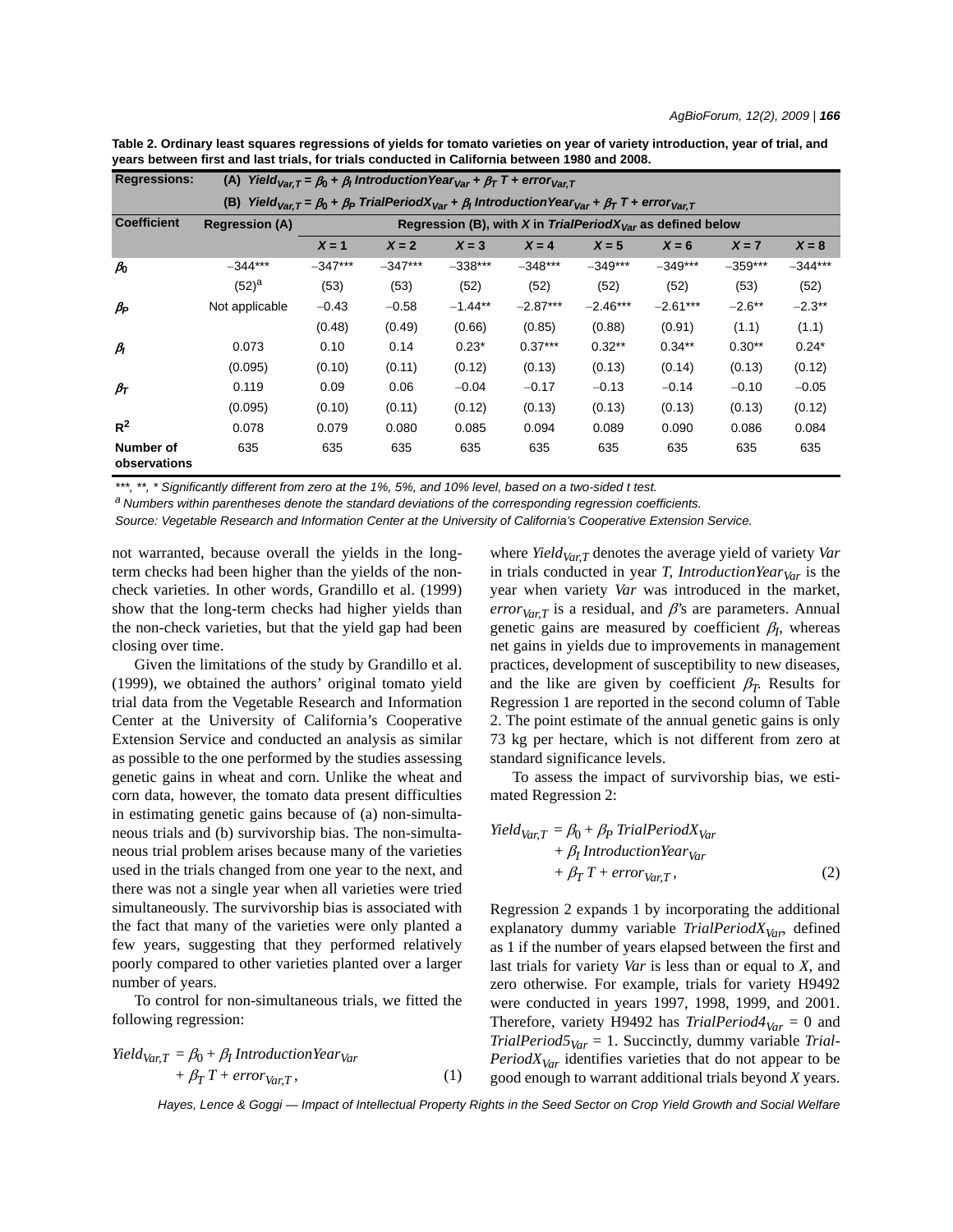| Table 3. Ordinary least squares regressions of yields for tomato varieties on year of variety introduction and years between<br>first and last trials, for trials conducted in California between 1980 and 2008. |                                                                                                              |  |  |  |  |  |  |
|------------------------------------------------------------------------------------------------------------------------------------------------------------------------------------------------------------------|--------------------------------------------------------------------------------------------------------------|--|--|--|--|--|--|
| <b>Regressions:</b>                                                                                                                                                                                              | (C) Yield <sub>Var.T</sub> = $\beta_0$ + $\beta_1$ Introduction Year <sub>Var</sub> + error <sub>Var.T</sub> |  |  |  |  |  |  |
|                                                                                                                                                                                                                  | a a Tabul Dante alle a la tacción de la Vicencia como a                                                      |  |  |  |  |  |  |

|                           | $\cdots$ val. $\mathsf{r} = \mathsf{r} \mathsf{u} \cdot \mathsf{r}$ $\cdots$ can be not for $\mathsf{var} \cdot \mathsf{var} \cdot \mathsf{var} \cdot \mathsf{var}$ |                                                                        |            |            |            |            |            |            |            |  |
|---------------------------|---------------------------------------------------------------------------------------------------------------------------------------------------------------------|------------------------------------------------------------------------|------------|------------|------------|------------|------------|------------|------------|--|
|                           | Yield <sub>Var.T</sub> = $\beta_0$ + $\beta_P$ TrialPeriodX <sub>Var</sub> + $\beta_1$ IntroductionYear <sub>Var</sub> + error <sub>Var.T</sub><br>(D)              |                                                                        |            |            |            |            |            |            |            |  |
| <b>Coefficient</b>        | <b>Regression (C)</b>                                                                                                                                               | Regression (D), with X in TrialPeriodX <sub>Var</sub> as defined below |            |            |            |            |            |            |            |  |
|                           |                                                                                                                                                                     | $X = 1$                                                                | $X = 2$    | $X = 3$    | $X = 4$    | $X = 5$    | $X = 6$    | $X = 7$    | $X = 8$    |  |
| $\rho_{\rm 0}$            | $-334***$                                                                                                                                                           | $-341***$                                                              | $-344***$  | $-341***$  | $-355***$  | $-354***$  | $-354***$  | $-361***$  | $-347***$  |  |
|                           | $(52)^a$                                                                                                                                                            | (52)                                                                   | (52)       | (52)       | (52)       | (52)       | (52)       | (53)       | (52)       |  |
| $\beta_P$                 | Not applicable                                                                                                                                                      | $-0.57$                                                                | $-0.71$    | $-1.30**$  | $-2.10***$ | $-1.87***$ | $-1.94***$ | $-2.04***$ | $-2.06**$  |  |
|                           |                                                                                                                                                                     | (0.45)                                                                 | (0.43)     | (0.52)     | (0.63)     | (0.64)     | (0.66)     | (0.79)     | (0.84)     |  |
| $\beta$                   | $0.187***$                                                                                                                                                          | $0.191***$                                                             | $0.192***$ | $0.191***$ | $0.199***$ | $0.198***$ | $0.198***$ | $0.201***$ | $0.194***$ |  |
|                           | (0.026)                                                                                                                                                             | (0.026)                                                                | (0.026)    | (0.026)    | (0.026)    | (0.026)    | (0.026)    | (0.026)    | (0.026)    |  |
| $R^2$                     | 0.076                                                                                                                                                               | 0.078                                                                  | 0.079      | 0.085      | 0.092      | 0.088      | 0.088      | 0.085      | 0.084      |  |
| Number of<br>observations | 635                                                                                                                                                                 | 635                                                                    | 635        | 635        | 635        | 635        | 635        | 635        | 635        |  |

\*\*\*, \*\*, \* Significantly different from zero at the 1%, 5%, and 10% level, based on a two-sided t test.<br><sup>a</sup> Numbers within parentheses denote the standard deviations of the corresponding regression coefficients.

*Source: Vegetable Research and Information Center at the University of California's Cooperative Extension Service.*



**Figure 4. Average yields for tomato varieties introduced between 1977 and 2002 in the United States.**

*Source: Prepared from data supplied by the Vegetable Research and Information Center at the University of California's Cooperative Extension Service.*

Results for Regression 2 corresponding to  $X = 1$  through  $X = 8$  are shown in columns three through ten of Table 2, respectively.

The results reported in Table 2 suggest that it is indeed important to account for survivorship bias, because *TrialPeriodX* $_{Var}$  has strong negative significance for  $X \geq 3$ . For example, all else equal, varieties characterized by four or fewer years between their first and last trials are estimated to yield 2,870 kg per hectare less than varieties having five or more years between their first and last trials (see seventh column of Table 2). More importantly, when controlling for survivorship bias with  $X \geq 3$ , annual genetic gains are significantly positive, with point estimates ranging between 230 and 370 kg per hectare.

The results shown in Table 2 are somewhat inconclusive regarding the relevance of controlling for nonsimultaneous trials. This is because the magnitude of the coefficient corresponding to year of trial (*T*) is *economically* significant for  $X \geq 4$ , but it is not *statistically* significant. Negative values for  $\beta_T$  mean that successive trials with the same variety have lower yields (e.g., 170 fewer kg per hectare per year in the case of regressions including  $TriallPeriod4<sub>Var</sub>$ , which could be due to the development of susceptibilities to plagues and diseases.

For completeness, Table 3 reports results of regressions without controlling for the non-simultaneous trials (i.e., regressions analogous to Regressions 1 and 2 above, but excluding explanatory variable *T*), and Figure 4 depicts the plot of average tomato yields versus year of introduction for the seven varieties for which trials were performed over at least six years. The estimated slope in Figure 4 is 135 kg per hectare per year, which is somewhat smaller than the coefficient estimates reported in Table 3. The slope in Figure 4 is different from the estimates in Table 3 because it is based on a smaller data set, and also because the regression for Figure 4 was performed using only the average yield for each variety across all trials, whereas the regressions reported in Table 3 were fitted using the original data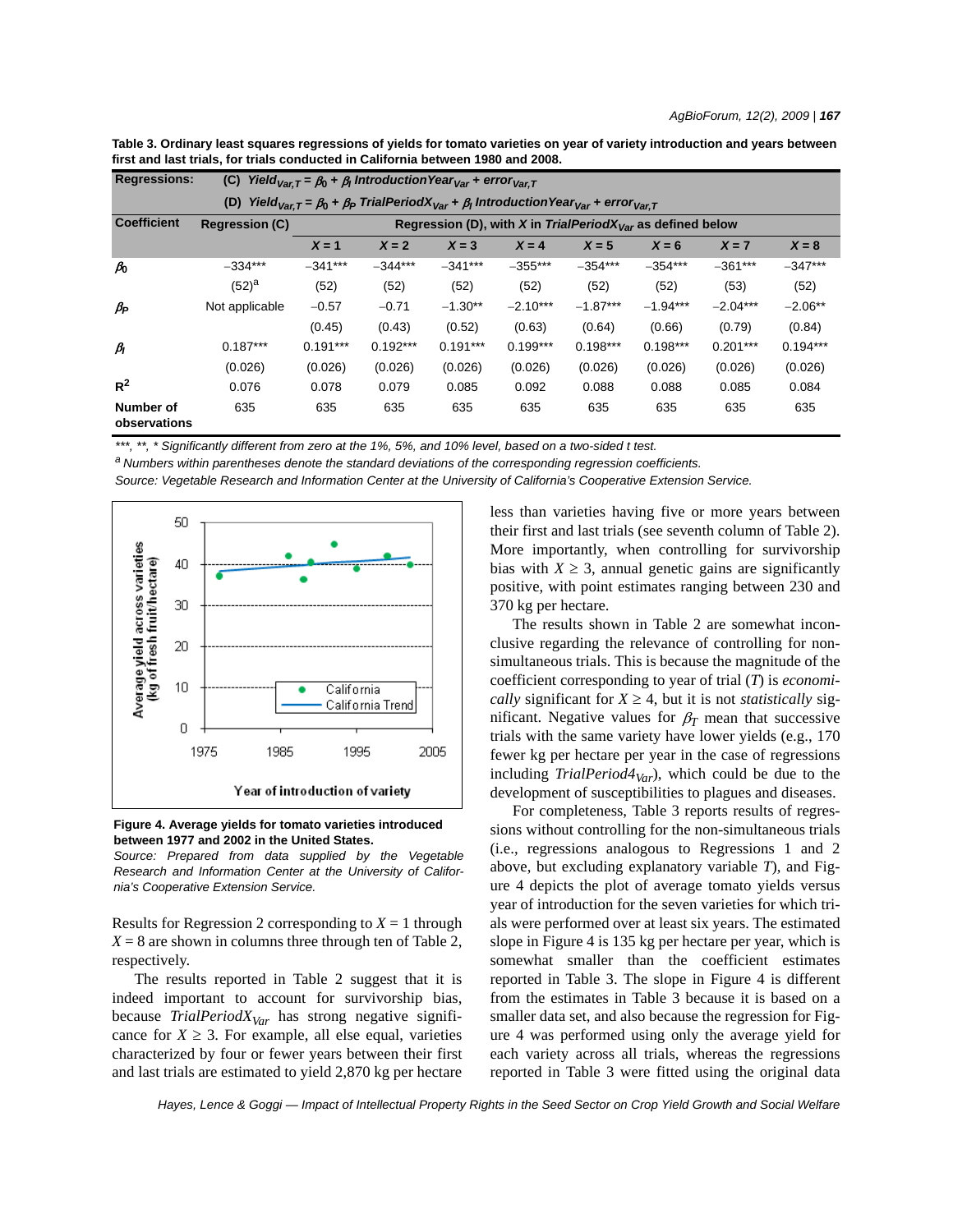Overall, it seems safe to conclude that annual genetic gains in tomato yields have been somewhere between 190 and 340 kg per hectare between 1977 and 1999. To put such gains in perspective, note that the average yield in the entire sample is 38,900 kg per hectare. Because tomato fruits have a substantial water content, typically ranging between 92.5% to 95% of the total fruit weight (Heuvelink, 2005), the gains in total tomato fruit weight per year exceed that of wheat and corn crops. However, when we translate the gain into dry matter assuming a 6.25% dry matter content in tomato fruits (the midpoint of the dry matter content reported by Heuvelink, 2005), the rate of gain falls to between 11.9 and 21.2 kg per hectare per year. This is lower than the rate of dry matter gain in wheat and corn we reported in the previous sections.

Hybrid vigor has been recognized in tomatoes since at least 1952 (Whaley, 1952). However, the technology was not accepted by processing tomato growers until 1971, and even then the rate of uptake was extremely slow. Orsetti (1980) describes the rate of adoption in the first eight years since introduction and provides reasons for the slow adoption. The main reason he gives for the slow rate of uptake is that producers did not anticipate sufficient yield increases to cover the substantially higher costs of those hybrid seeds.

The cost of hybrid tomato seeds is high because their production is very labor intensive and relatively difficult.<sup>14</sup> Male and female sources must be planted in separate areas of the field, and the female plants must be fertilized manually by shaking the male flowers to collect the pollen and fertilize the females by hand. In order to avoid self-fertilization, the females must be manually emasculated before the male pollen is introduced. This process must be repeated on a daily basis until the blooming cycle is completed. In 1980, this labor-intensive process resulted in costs for hybrids seeds that were five times greater than open-pollinated seeds (Orsetti, 1980). Currently, some companies produce hybrid tomato seeds in South America and the Far East to take advantage of the lower labor costs in those regions. Nonetheless, the price of hybrid tomato seeds is between three and ten times the price of seeds of openpollinated varieties (Paul, 2004).

According to Orsetti (1980), the early varieties of hybrid tomato seed did not always provide large yield increases but did provide more consistent yields. In addition, hybridization allowed seed producers to more rapidly develop new varieties resistant to diseases and insects. Data provided in Grandillo et al. (1999) show the gradual adoption of hybrid varieties by the California processing sector in the period after that examined by Orsetti (1980). Market share of hybrid seeds rose from about 20% in 1980 to approximately 90% in 1990, and did not reach 100% until 1994.

Our discussions with industry experts and our review of the recent literature showed that while the private sector is responsible for almost all sales of tomato seeds, the private sector is not the primary producer of basic research to improve yields or enhance quality. Instead, public sector researchers in Florida, Israel, the Netherlands, California, and Wisconsin have developed and licensed some of the key commercial traits. These licenses are typically owned by quasi-private research foundations that act like the private sector when collecting returns on IP but retain some of the fees as a means to repay the public sector that funded the original research.

The relative lack of private sector basic research and the late adoption of hybrid tomatoes compared to hybrid corn poses a challenging question. Why didn't the private sector step in and dominate the hybrid tomato seed research as it has done for hybrid corn? One would imagine that the protection offered through the hybrid process would provide a sufficiently large IP incentive to encourage full private sector participation in all aspects of the research processes. Part of the answer is that this process is in fact ongoing. It has occurred at a slower pace in tomatoes because the crop is commercially less important than corn and because the hybrid varieties were discovered later and provided a relatively smaller yield advantage (after considering the substantially higher cost of hybrid tomato seeds) than in corn.

Another related explanation is that the effective strength of IP protection is weaker in tomato hybrids than in corn hybrids. Approximately half of the processed tomato acres in the United States are grown from transplants rather than seed. By raising plants up to a sapling stage in nurseries and then transplanting them into the field, growers can reduce the time needed to get a stand. Transplants are widely used because they stretch out the growing season, allowing the tomato processing factory to remain in production as long as possible during the season. However, this wide use of processed tomatoes grown from transplants may also

*<sup>14.</sup> A comprehensive description of the processes involved in the production hybrid tomato seeds is provided in Opeña, Chen, Kalb, and Hanson (2001).*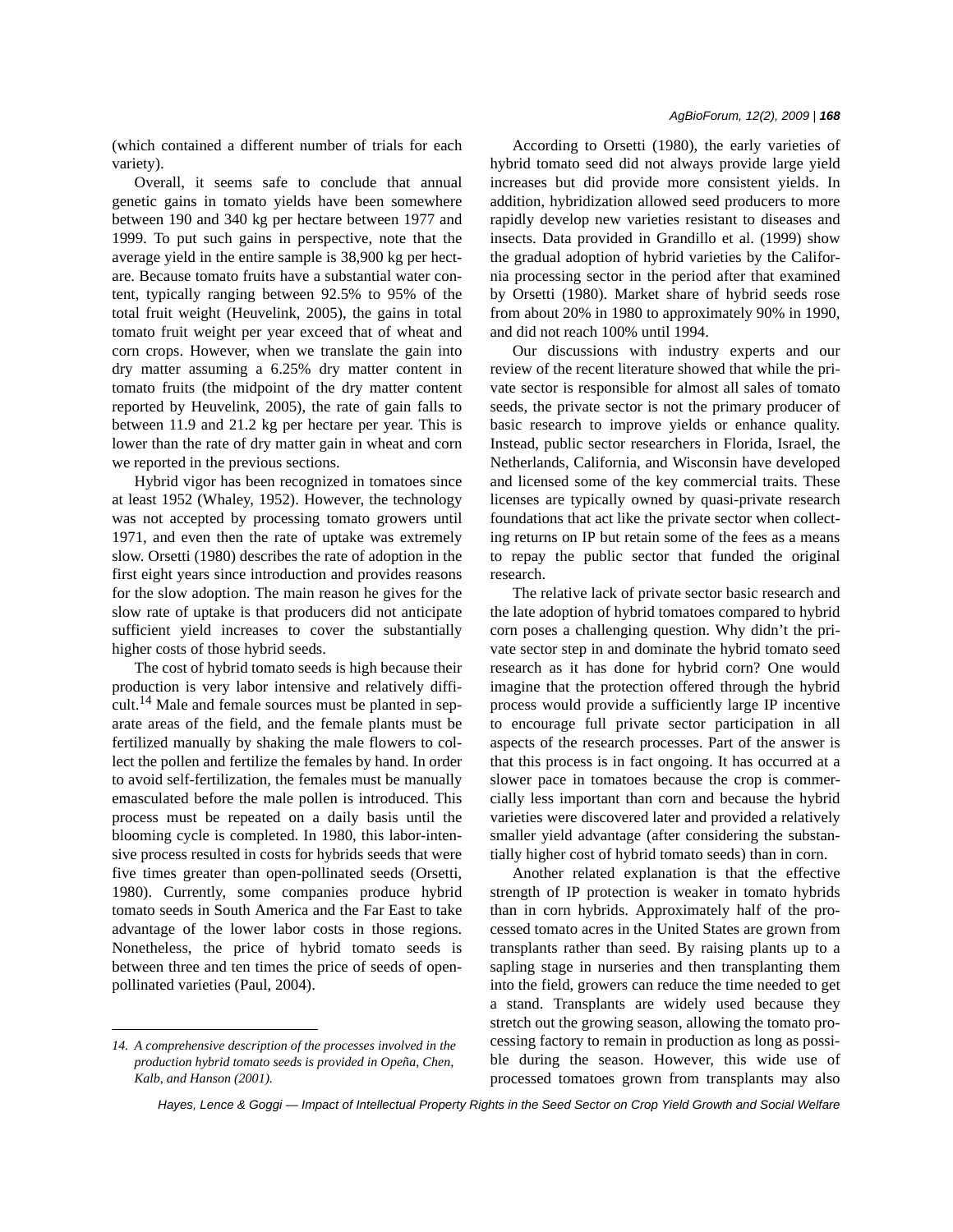reduce the effective level of IP protection, because saplings may be obtained by asexual reproduction from high-value hybrid tomato plants, rather than from seeds.<sup>15</sup> Hence, it is possible for a tomato transplant to be a clone of a high-value hybrid plant, thus retaining all of its parent's vigor. The effective level of IP protection may be further reduced by the fact that most of the world's tomato acres are grown in places where US companies would find it difficult to protect against this kind of vegetative reproduction.

So, in essence, the tomato industry is itself a hybrid that combines private sector research with public sector research. Public sector research is still needed, as the private sector appears unwilling to incur the enormous costs of the research undertaken in the public sector because improvements might be copied. Importantly, the public sector is heavily reliant on IP itself, as much of the outcome of its research is licensed to the private seed sector. This system has led to substantial genetic gains in recent years.

### **Summary and Conclusions**

In this article we describe three cases in an attempt to link private sector research incentives to resulting crop yield outcomes. This analysis is motivated by a recent theoretical paper by Lence, Hayes, McCunn, Smith, and Niebur (2005) that predicted that private sector IP incentives should be proportional to crop yield growth. In hindsight, the cases we chose were almost ideal for our purposes because the three crops provided a full range of IP protections within a single country.

Our analysis, coupled with industry interviews, suggests that IP protection in the US wheat market is weak because wheat growers are allowed to save seed and because the wheat breeder is responsible for the costs, both transactional and reputational, associated with enforcing those IP rights that do exist. IP protection in the processed tomato sector is higher than in wheat because all processing tomatoes are now hybrids. However, the possibility that protected tomato varieties could be asexually reproduced weakens IP and the incentive for the private sector to fund the basic research that might lead to high-value varieties. IP protection in the US corn market is strong, and as a result, the private sector dominates in all aspects of the research process.

With only three cases, we do not have enough data to prove any causal relationship between IP and yield growth or genetic gain. However, we can say that the yield and genetic gain data for these three crops are as predicted by the Lence et al. (2005) model. The greater the amount of effective IP (as measured by the ability of seed companies to profit from successful research), the greater the genetic gain.

We were concerned that the rate of yield growth in corn might be inherently greater than in tomatoes and wheat. Therefore, we compared IP protection in the EU wheat market with that in the United States. We discovered that IP protection for EU wheat seed companies is much stronger because farmers pay license fees to the breeder when they buy new seed and when they replant seed from the previous year. These fees are mandated by EU policy, and the breeder is not responsible for the transaction costs. EU wheat yields have grown at a rate similar to that of US corn yields.

The Lence et al. (2005) model and a paper by Alston et al. (2002) both predicted that the seed companies would not capture the full benefits associated with improved varieties. We were able to calculate the proportion of total benefits associated with corn rootworm control. These results suggest that the owner of the IP did obtain a very profitable return on the initial investment. The results also indicate that corn growers received an even greater return on the additional fees that they paid to the IP owner. These additional returns are greater than one might have anticipated because of the biofuel-driven increase in corn prices and the resulting need for the rotational flexibility associated with rootworm control.

We were not able to break out returns to IP investments in tomatoes because we could not find accurate data on hybrid seed costs. However, it is clear that yields in this sector have increased and that society as a whole has benefited from these yield increases. These yield increases have also helped the California tomato processing industry maintain its international competitiveness in this labor-intensive sector.

If our conclusions are correct, they suggest that the law of unintended consequences is alive and well. Rules that were put in place to protect US wheat growers may in the end have worked against their long-term interests. US wheat acres are down about 30% from the levels seen in the early 1980s, and part of this reduction may be explained by the competitiveness of high-yielding corn varieties that have successfully competed for land, despite what appear to be onerous seed corn costs.

*<sup>15.</sup> Tomato cuttings or sucker shoots can be easily rooted in water (e-mail communication from Dr. Gregory Welbaum, Professor of Horticulture at Virginia Polytechnic Institute and State University, dated November 30, 2007).*

*Hayes, Lence & Goggi — Impact of Intellectual Property Rights in the Seed Sector on Crop Yield Growth and Social Welfare*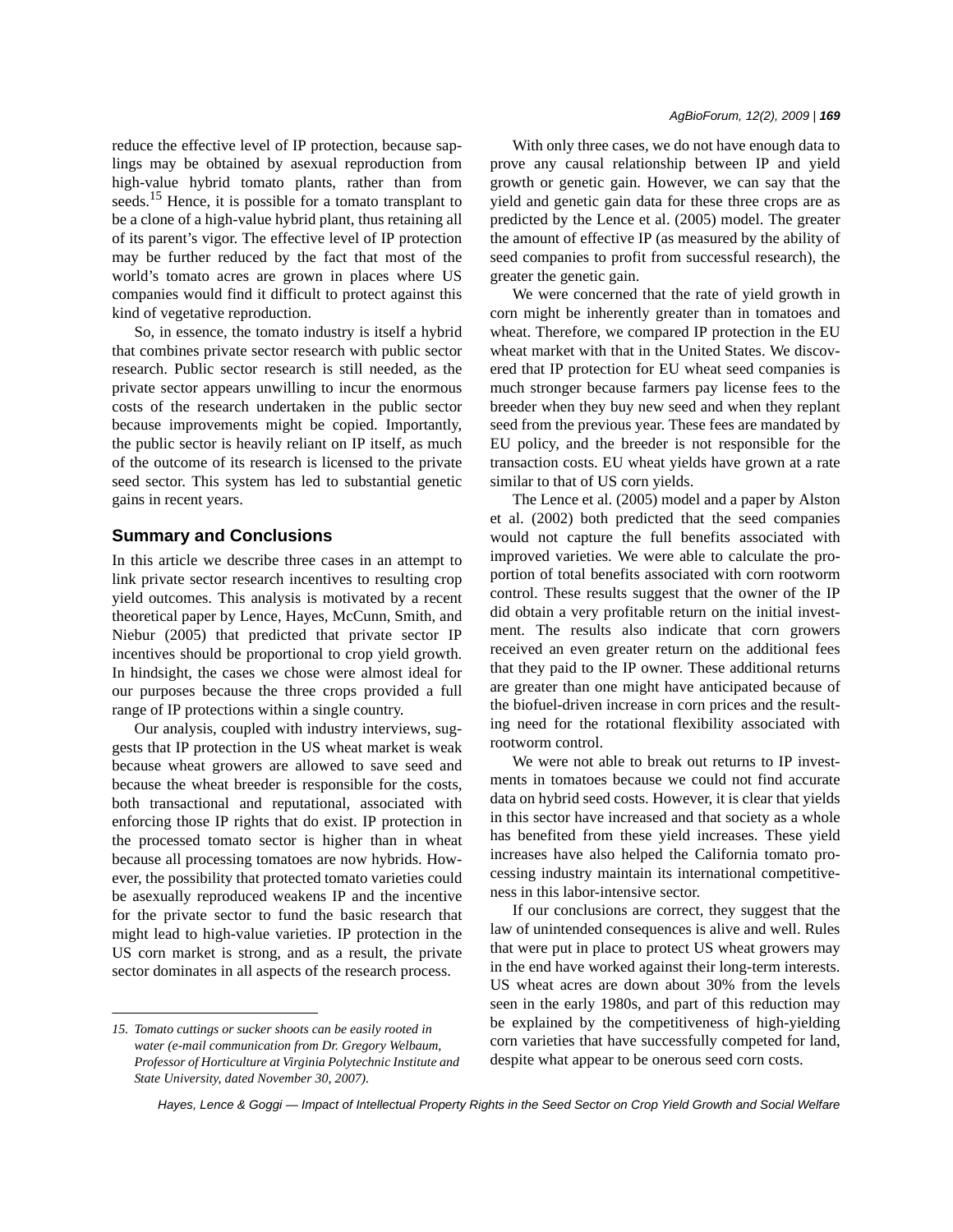## **References**

- Alston, J.M., Hyde, J., Marra, M.C., & Mitchell, P.D. (2002). An ex ante analysis of the benefits from the adoption of corn rootworm resistant transgenic corn technology. *AgBioForum*, *5*(3), 71-84. Available on the World Wide Web: http:// www.agbioforum.org/v5n3/v5n3a01-alston.htm.
- Babcock, B.A., & Foster, W.E. (1991). Measuring the potential contribution of plant breeding to crop yields: Flue-cured tobacco, 1954-87. *American Journal of Agricultural Economics*, *73*(3), 850-859.
- Bell, D.E., & Shelman, M. (2006). *Monsanto: Realizing biotech value in Brazil* (Harvard Business School Case 507-018). Cambridge, MA: Harvard University.
- Brancourt-Hulmel, M., Doussinault, G., Lecomte, C., Bérard, P., Le Buanec, B., & Trottet, M. (2003). Genetic improvement of agronomic traits of winter wheat cultivars released in France from 1946 to 1992. *Crop Science*, *43*, 37-45.
- Carew, R., & Devadoss, S. (2003). Quantifying the contribution of plant breeders' rights and transgenic varieties to canola yields: Evidence from Manitoba." *Canadian Journal of Agricultural Economics*, *51*(3), 371-395.
- Casale, C. (2007a). *Monsanto*. Presented at the Bank of America 2007 basics/industrials conference, May 9, 2007, New York City. Available on the World Wide Web: http://www.monsanto.com/pdf/investors/2007/05-08-07.pdf.
- Casale, C. (2007b). *Growth drivers: Corn, US and international presentation*. Presented at the Monsanto biennial investor day, November 8, 2007, St. Louis, MO. Available on the World Wide Web: http://www.monsanto.com/pdf/investors/2007/11- 08-07-2\_v2.pdf.
- Council Regulation (EC) 2100/94, OJ No. L 227 (July 27, 1994).
- Donmez, E., Sears, R.G., Shroyer, J.P., & Paulsen, G.M. (2001). Genetic gain in yield attributes of winter wheat in the Great Plains. *Crop Science*, *41*, 1412-1419.
- Dunwell, J.M. (2005). Intellectual property aspects of plant transformation. *Plant Biotechnology Journal*, *3*(4), 371-384.
- Duvick, D.N., Smith, J.S.C., & Cooper, M. (2004). Long term selection in a commercial hybrid maize breeding program. In J. Janick (Ed.), *Plant breeding reviews, Part 2. Long term selection: crops, animals, and bacteria* (Vol. 24, pp. 109-151). New York: John Wiley & Sons.
- Fernandez-Cornejo, J. (2004). *The seed industry in US agriculture: An exploration of data and information on crop seed markets, regulation, industry structure, and research and development* (Agriculture Information Bulletin Number 786). Washington, DC: Economic Research Service, US Department of Agriculture.
- Food and Agriculture Organization of the United Nations (FAO). (n.d.). *FAOSTAT statistical database*. Rome, Italy: FAO. Accessed on February 7, 2009 from http://faostat.fao.org/site/ 339/default.aspx.
- Fritz, A., Martin, T.J., & Shroyer, J.P. (2002). *2145 hard red wheat* (Kansas State University Agricultural Experiment Station and

Cooperative Extension Service L-923). Manhattan, KS: Kansas State University.

- Fufa, H., Baenziger, P.S., Beecher, B.S., Graybosch, R.A., Eskridge, K.M., & Nelson, L.A. (2005). Genetic improvement trends in agronomic performances and end-use quality characteristics among hard red winter wheat cultivars in Nebraska. *Euphytica*, *144*, 187-198.
- Grandillo, S., Zamir, D., & Tanksley, S.D. (1999). Genetic improvement of processing tomatoes: A 20 years perspective. *Euphytica*, *110*, 85-97.
- Heuvelink, E. (Ed.). (2005). *Tomatoes*. Oxfordshire, UK: CABI Publishing.
- Lence, S.H., Hayes, D.J., McCunn, A., Smith, S., & Niebur, B. (2005). Welfare impacts of intellectual property protection in the seed industry. *American Journal of Agricultural Economics*, *87*(4), 951-968.
- Monsanto. (2007, June). *Bt Cry3Bb1 corn biopesticide registration action document*. Monsanto Company, St. Louis, MO.
- Moschini, G., Lapan, H., & Sobolevsky, A. (2000). Roundup Ready® soybeans and welfare effects in the soybean complex. *Agribusiness: An International Journal*, *16*(1), 33-55.
- *Omaha World Herald*. (1990, February 28). Wheat varieties donated to KSU.
- Opeña, R.T., Chen, J.T., Kalb, T., & Hanson, P. (2001, October). *Hybrid seed production in tomato* (Asian Vegetable Research and Development Center [AVRDC] pub # 01-527). Shanhua, Taiwan: AVRDC. Available on the World Wide Web: http:// www.avrdc.org/LC/tomato/seedhybrid.pdf.
- Orsetti, P.T. (1980). How the use of hybrids has influenced the processing tomato industry in California. *Acta Horticulturae*, *100*, 375-378.
- Parayil, G. (2003). Mapping technological trajectories of the green revolution and the gene revolution from modernization to globalization. *Research Policy*, *32*(6), 971-990.
- Paul, J. (2004, March 9). Tomato 444 named latest Texas superstar. *AgNews (Texas A&M University System Agriculture Program news release)*. College Station, TX: Texas A&M University. Available on the World Wide Web: http://agnewsarchive.tamu.edu/dailynews/stories/HORT/Mar0904a.htm.
- Paulsen, G.M. (2000). *International contributions to the improvement and marketing of Kansas wheat* (Kansas State University Agricultural Extension and Cooperative Extension Service Bulletin 126). Lawrence, KS: Kansas State University.
- Rice, M.E., & Oleson, J.D. (2005). Three-year summary of corn rootworm control products. *Iowa State University Extension's Integrated Crop Management*, *IC-494*(26, December 12, 2005), 215-217. Available on the World Wide Web: http:// www.ipm.iastate.edu/ipm/icm/2005/12-12/rootworm.html.
- Sankula, S. (2006). *Quantification of the impacts on US agriculture of biotechnology-derived crops planted in 2005*. Unpublished manuscript, National Center for Food and Agricultural Policy, Washington, DC. Available on the World Wide Web: